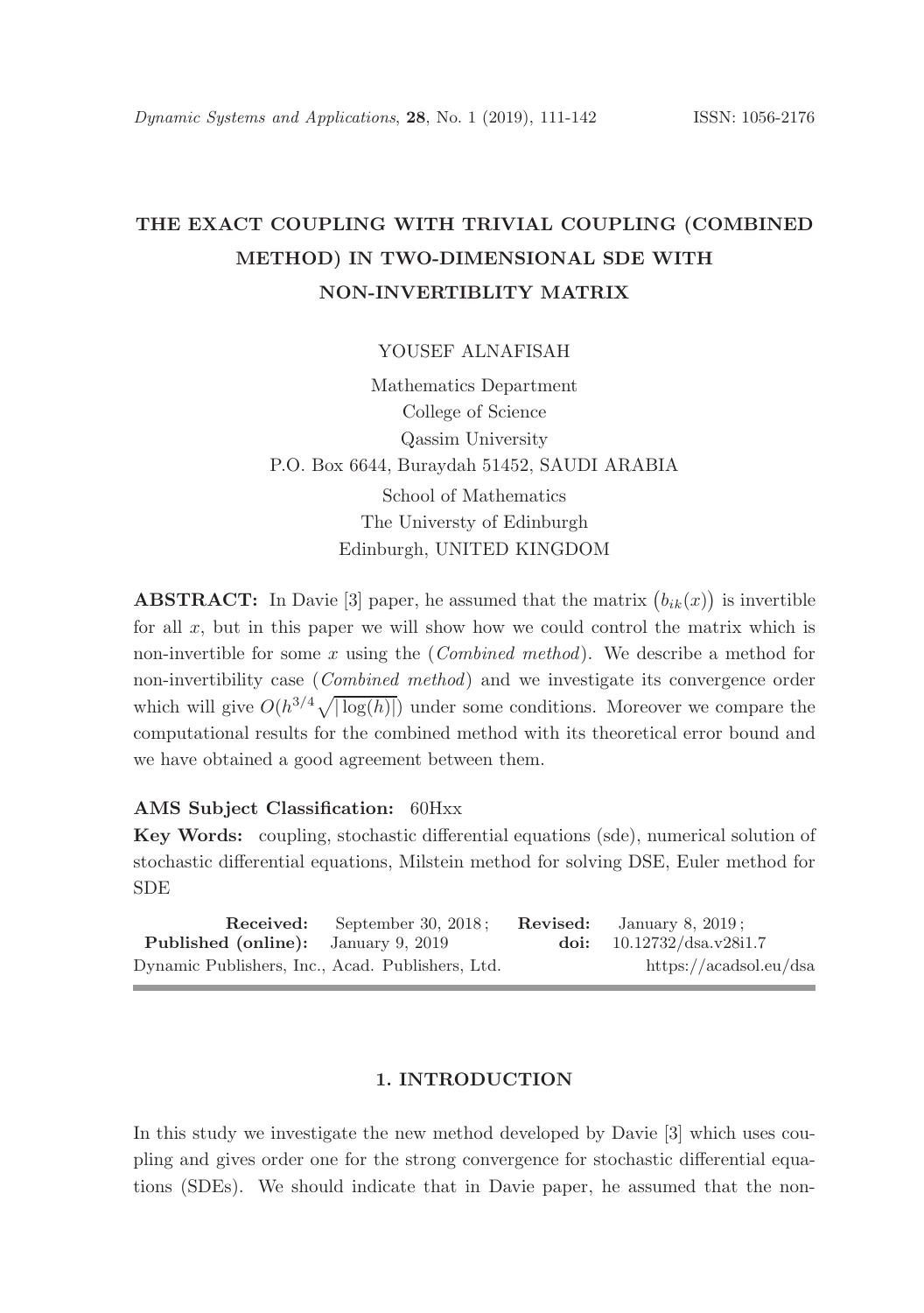degenercacy for the diffusion terms but in our work we investigate the order of the Combined method which is for the SDEs which are degenerate at some points. We will show how we could control the degenerate problem and then give computational results. There are many numerical methods for solving SDEs. P.E.Kloeden and E.Platen [4] described a method based on the stochastic Taylor series expansion but the major difficulty with this approach is that the double stochastic integrals cannot be so easily expressed in terms of simpler stochastic integrals when the Wiener process is multi-dimensional. In the multi-dimensional case the Fourier series expansion of Wiener process used to represent the double integrals by  $[4]$ ,  $[9]$  and  $[8]$  but it needs to generate many random variables at each time therefore it takes a lot of time to compute and also it is hard to extend to higher order.

We will see in this study a modified interpretation for the normal random variables generated in the Taylor expansion. This method will give order one convergence under a non-degeneracy condition for the diffusion term. In standard methods such as Milstein we generate the approximations for the Taylor expansion terms separately. In the coupling method we will generate the approximation for the Taylor expansion as a combination of random variables. The modification is by replacing the iterated integrals by different random variables but with a good approximation in distribution. Then we will obtain a random vector from the linear term which is a good approximation in distribution to the original Taylor expansion.

There have been many studies using coupling for the numerical solution of Stochastic differential equations. Kanagawa [10] investigated the rate of convergence in terms of two probability metrics between approximate solutions with i.i.d random variables. Rachev and Ruschendorff [6] developed Kanagawa's method by using the Komlós, Major and Tusnády theorem in [5]. Fournier in [11] used the quadratic Vaserstein distance for the approximation of the Euler scheme and the results of Rio [12] which gives a very precise rate of convergence for the central limit theorem in Vaserstein distance. Also Rio in [19] continues his research in [12] for the Vaserstein bound to give precise bound estimates. Under uniform ellipticity, Alfonsi, Jourdain and Kohatsu-Higa [1] and [2] studied the Vaserstein bound for Euler method and they proved an  $O(h^{(\frac{2}{3}-\epsilon)})$  for one-dimensional diffusion process where h is the step-size and then they generalized the result to SDEs of any dimension with  $O(h\sqrt{\log(\frac{1}{h})})$  bound when the coefficients are time-homogeneous. Cruzeiro, Malliavin and Thalmaier [13] get an order one method and under the non-degeneracy they construct a modified Milstein scheme which obtains an order one for the strong approximation. Charlbonneau, Svyrydov and Tupper [14] investigated the Vaserstein bound [7] by using the weak convergence and Strassen- Dudley theorem. Convergence of an approximation to a strong solution on a given probability space was established by Gyöngy and Krylov in [15] using coupling. Davie in [20] applied the Vaserstein bound to solutions of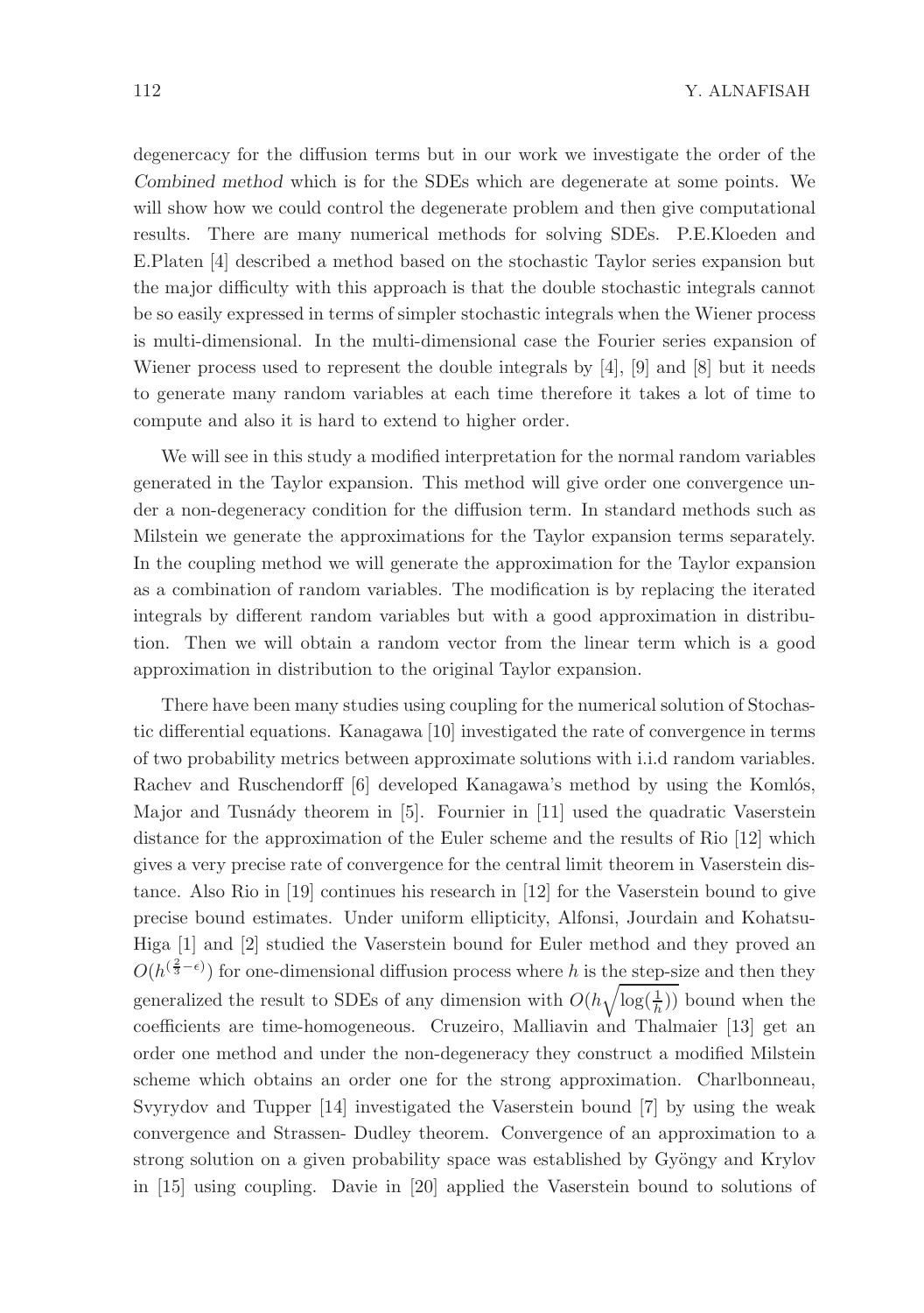vector SDEs and used the Komlós, Major and Tusnády theorem to get order one approximation under a non-degeneracy assumption. In this paper we investigate the order of the Combined method which is for the SDEs which are degenerate at some points. We will show how we could control the degenerate problem and then give computational results.

#### 1.1. STOCHASTIC DIFFERENTIAL EQUATIONS (SDES)

#### 1.1.1. DEFINITION

let  $\{W(t)\}_{t\geq0}$  be a d-dimensional standard Brownian motion on a probability space  $(\Omega, \mathcal{F}, \mathbb{P})$  equipped with a filtration  $\mathbb{F} = (\mathcal{F}_t)_{t \geq 0}$ ,  $a = a(t, x)$  be a d-dimensional vector function(called drift coefficient) and  $b = b(t, x)$  a  $d \times d$ -matrix function(called diffusion coefficient).

Stochastic processes  $X = X(t)$ , where  $t \in [0, T]$ , can be described by *stochastic* differential equations

$$
dX(t) = a(t, X(t))dt + b(t, X(t))dW(t).
$$
\n(1.1)

Let the initial condition  $X(0) = x$  be an  $\mathcal{F}_0$ -measurable random vector in  $\mathbb{R}^d$ . An  $\mathcal{F}_t$ -adapted stochastic process  $X = (X(t))_{t>0}$  is called a solution of equation (1.1) if

$$
X(t) = X(0) + \int_0^t a(s, X(s))ds + \int_0^t b(s, X(s))dW(s), \tag{1.2}
$$

is satisfied.

The conditions that the integral processes

$$
\int_0^t a(s, X(s))ds, \qquad \int_0^t b(s, X(s))dW(s),
$$

are well-defined are required for (1.2) to hold and for the functions  $a(s, X(s))$  and  $b(s, X(s))$  we have the following conditions that

$$
E\int_0^t b^2(s,X(s))ds < \infty,
$$

and almost surely for all  $t \geq 0$ ,  $\int_0^t |a(s,X(s))|ds < \infty$ .

One of the most important properties for the stochastic integral is that

$$
\int_0^t W(s)dW(s) = \frac{1}{2} \int_0^t d(W^2(s)) - \frac{1}{2} \int_0^t ds = \frac{1}{2}W^2(t) - \frac{t}{2},
$$

for details of stochastic integral see [4].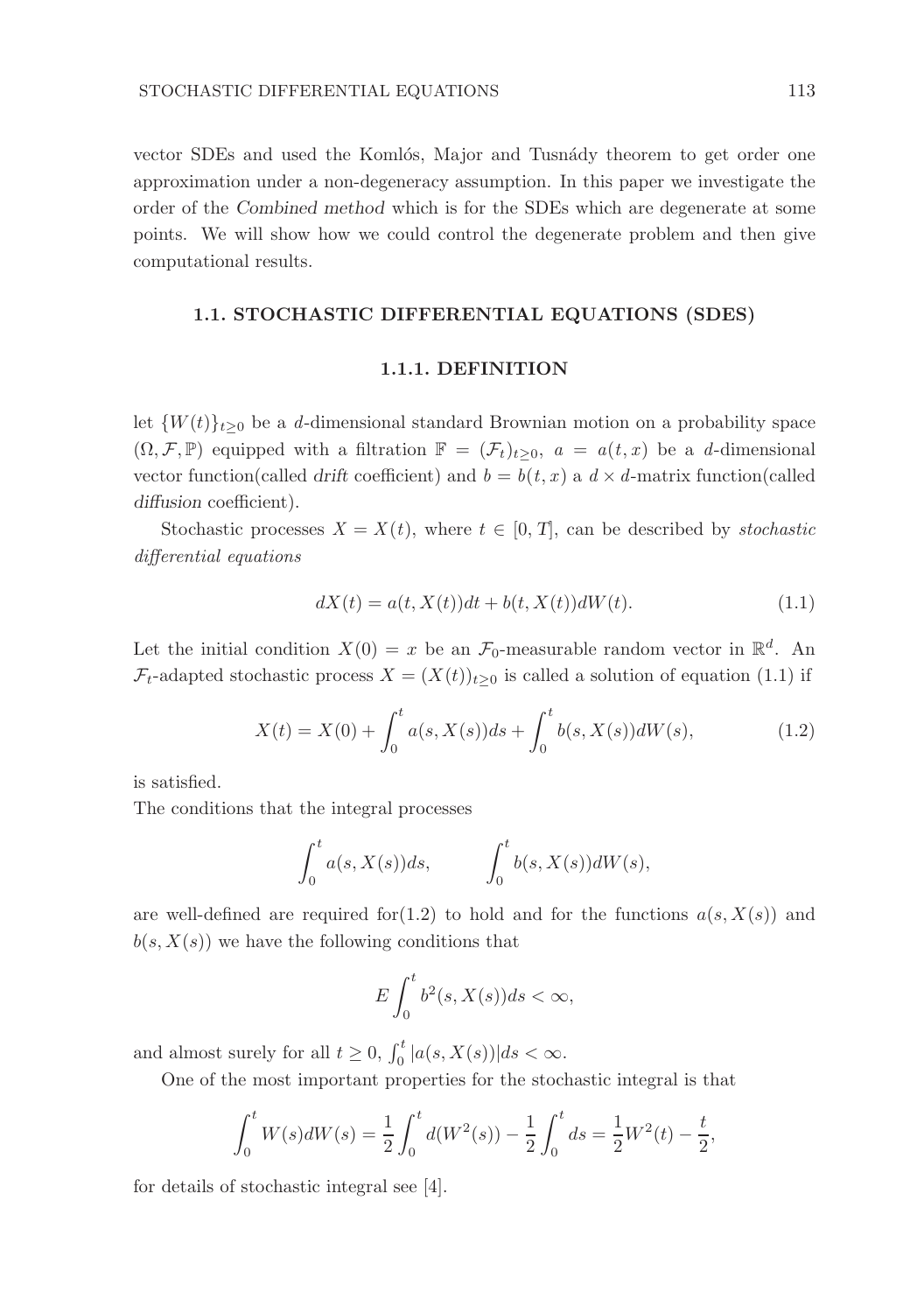#### 1.2. EXISTENCE AND UNIQUENESS THEOREMS

The following theorem, which will be stated without proof, gives sufficient conditions for existence and uniqueness of a solution of a stochastic differential equation.

- (i) **measurability** let  $a:[0,\infty)\times\mathbb{R}^d\to\mathbb{R}^d$  and  $b:[0,\infty)\times\mathbb{R}^d\to\mathbb{R}^{d\times d}$  are jointly Borel measurable in  $[t_0, T] \times \mathbb{R}^d$ .
- (ii) Lipschitz condition: There is a constant  $A > 0$  such that  $|a(t, x) a(t, y)| \leq$  $A |x - y|$ , and  $|b(t, x) - b(t, y)| \leq A |x - y|$ , for all  $t \in [t_0, T]$  and  $x, y \in \mathbb{R}$ .
- (iii) Growth condition: There is a constant  $K > 0$  such that  $|a(t,x)|^2 \leq K^2(1 +$  $|x|^2$ ), and  $|b(t, x)|^2 \le K^2(1+|x|^2)$ , for all  $t \in [t_0, T]$  and  $x, y \in \mathbb{R}$ .

**Theorem 1.1.** Under these conditions  $(i-iii)$  the stochastic differential equation (1.1)

has a unique solution  $X(t) \in [t_0, T]$  with

$$
\sup_{t_0 \le t \le T} E(|X(t)|^2) < \infty.
$$

Proof. see Kloeden and Platen [4], Theorem 4.5.3.

#### 1.3. STRONG AND WEAK CONVERGENCE FOR SDES

#### 1.3.1. STRONG ORDER OF CONVERGENCE

Suppose that a probability space  $(\Omega, \mathcal{F}, \mathbb{P})$  is given. In this probability space  $\Omega$  is the set of continuous functions with the supremum metric on the interval  $[0, T]$ , F is the  $\sigma$ -algebra of Borel sets and  $\mathbb P$  is the Wiener measure. We consider an approximate solution  $x_h$  of (1.1) which uses a subdivision of the interval [0, T] into a finite number N of subintervals which we assume to be of length  $h = \frac{T}{N}$ . Also we assume the approximate solutions  $x_h$  is a random variable on  $\Omega$ . Now we say that the discrete time approximation  $x_h$  with the step-size h converges strongly of order  $\gamma$  at time  $T = Nh$  to the solution  $X(t)$  if

$$
E|x_h - X(T)|^p \le Ch^{\gamma p}, \qquad h \in (0, 1)
$$

where the strong convergence will be in  $L^p$  space and  $X(T)$  is the solution to the stochastic differential equation. C is a positive constant and C independent of h. Our method will give a strong approximation in the sense of this definition. We should mention here without more details that there are several applications of strong

approximation and some examples have been mentioned in Section 13 of [4]. Some of these applications will work with our coupling methods and some will not. For

 $\Box$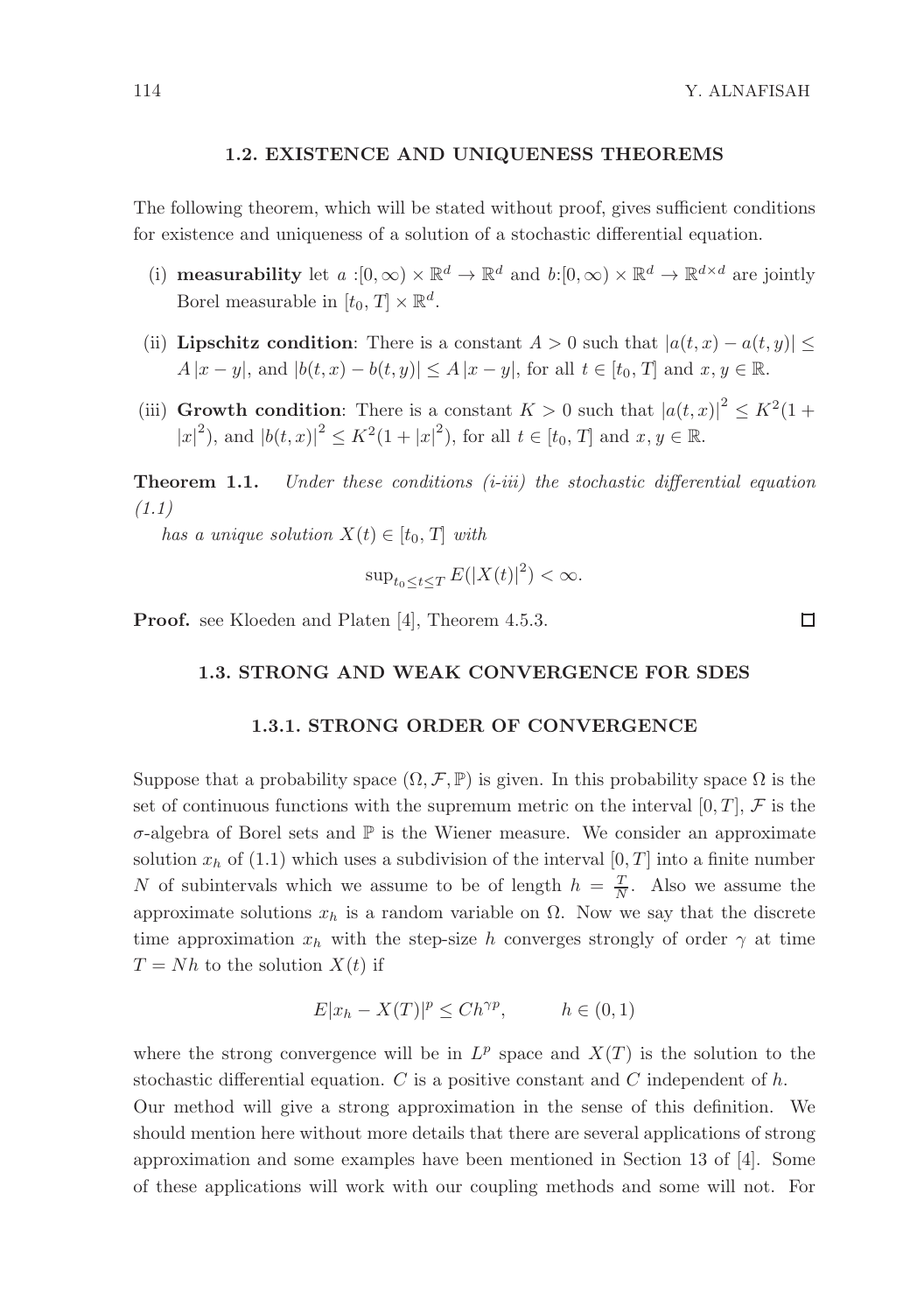example providing that the metric  $b_{ik}(x)$  is invertible then the application to the Duffing -Van der Pol Oscillator which is the simulation of individual trajectories will work. One such application is to the simulation of the stochastic flow defined by an SDE, this method will fail because we try to simulate several starting points in the same time. The filtering application will not work because actually the observation process is given.

#### 1.4. NUMERICAL METHOD FOR APPROXIMATING THE SDES

There are many numerical methods for solving stochastic differential equation, here we will mention two important schemes.The first one is the Euler-Maruyama scheme which will give strong order  $\frac{1}{2}$  and the second one is the Milstein scheme which has an order one for the strong convergence. Suppose we have the stochastic differential equation.

$$
dX_i(t) = a_i(t, X(t))dt + \sum_{k=1}^d b_{ik}(t, X(t))dW_k(t), \quad X_i(0) = X_i^{(0)} \tag{1.3}
$$

where  $i =1,...,d$  on an interval  $[0, T]$ , for a d-dimensional vector  $X(t)$ , with a ddimensional Brownian path  $W(t)$ . In order to approximate the solution, we assume  $[0, T]$  is divided into N equal intervals of length  $h = T/N$ .

#### 1.4.1. EULER-MARUYAMA SCHEME

The simplest numerical method for approximating the solution of stochastic differential equations is the stochastic Euler scheme (also called Euler Maruyama scheme) which utilizes only the first two terms of the Taylor expansion and it attains the strong convergence  $\gamma = \frac{1}{2}$ .

Firstly, consider the Euler-Maruyama approximation scheme.

$$
x_i^{(j+1)} = x_i^{(j)} + a_i(jh, x^{(j)})h + \sum_{k=1}^d b_{ik}(jh, x^{(j)})\Delta W_k^{(j)},
$$
\n(1.4)

where  $\Delta W_k^{(j)} = W_k((j+1)h) - W_k(jh)$  and our numerical approximation to  $X(jh)$ will be denoted  $x^{(j)}$ .

#### 1.4.2. THE MILSTEIN SCHEME

We shall now introduce the Milstein scheme which gives an order one strong Taylor scheme. We could obtain the Milstein scheme by adding the quadratic terms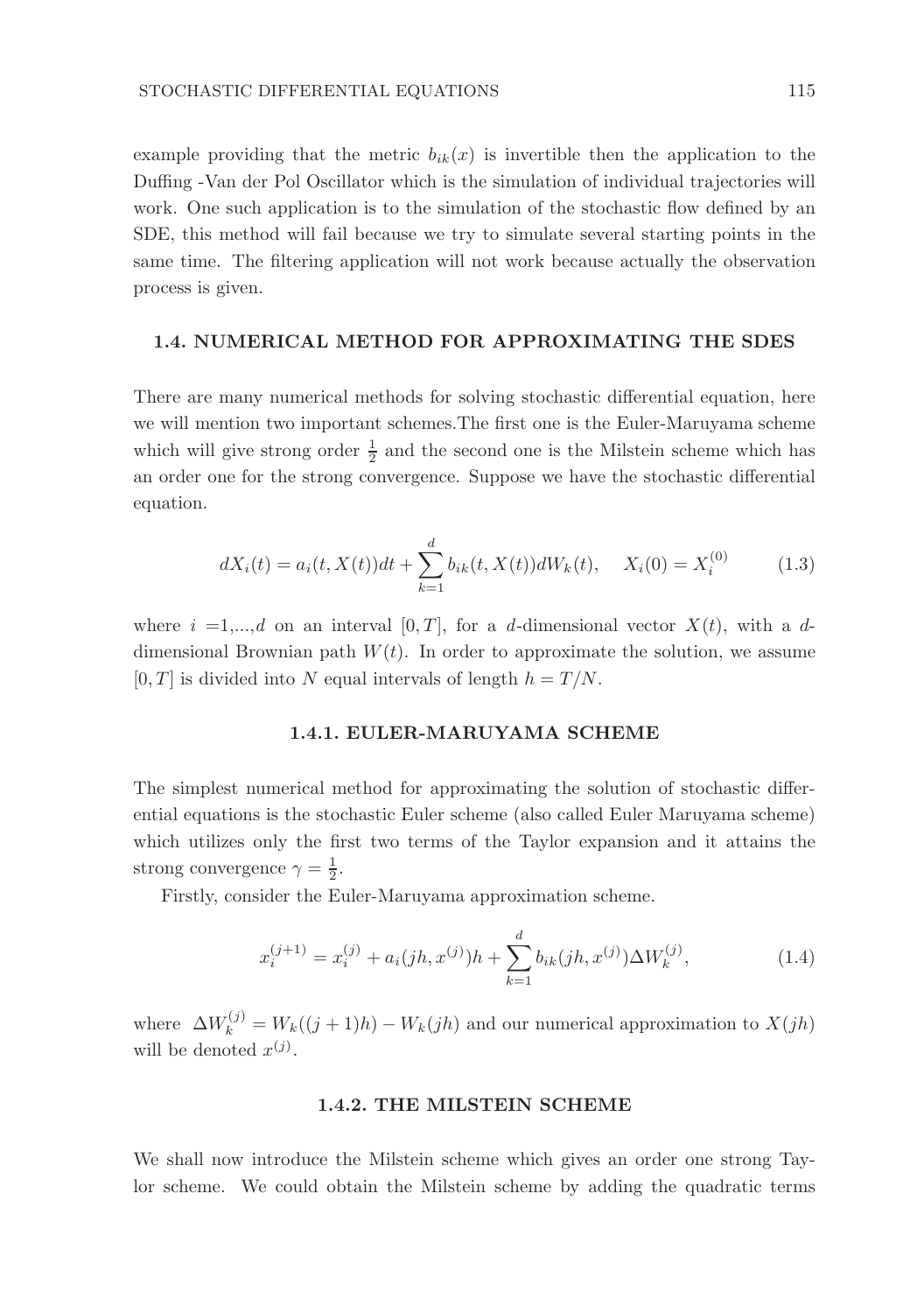$\sum_{k,l=1}^d \rho_{ikl}(jh, x^{(j)}) A^{(j)}_{kl}$ , to Euler scheme which gives the following scheme

$$
x_i^{(j+1)} = x_i^{(j)} + a_i(jh, x^{(j)})h + \sum_{k=1}^d b_{ik}(jh, x^{(j)})\Delta W_k^{(j)} + \sum_{k,l=1}^d \rho_{ikl}(jh, x^{(j)})A_{kl}^{(j)}, \tag{1.5}
$$

where  $\Delta W_k^{(j)} = W_k((j + 1)h) - W_k(jh),$  $A_{kl}^{(j)} = \int_{jh}^{(j+1)h} \{W_k(t) - W_k(jh)\} dW_l(t)$ , and  $\rho_{ikl}(t, x) = \sum_{m=1}^q b_{mk}(t, x) \frac{\partial b_{il}}{\partial x_m}(t, x)$ .

The implementation of the Euler scheme is easy to do as only needs to generate the normal distribution for the standard Brownian motion  $\Delta W_k^{(j)}$  $\kappa^{(J)}$  but it is not easy to generate the integral  $A_{kl}^{(j)}$  for the Milstein scheme when we have two or more dimensional SDEs. We need to mention some facts about the two-level approximation.

#### 1.5. TWO-LEVEL APPROXIMATION

We need to generate the increments  $\Delta W_k^{(j)}$  when we approximate the solution to (1.1) by using Euler or other schemes which we will explain later in this section, therefore Levy's construction of the Brownian motion will be used to simulate a sequence of approximations converge to the solution. That is

$$
\Delta W_k^{(r,j)} = \Delta W_k^{(r+1,2j)} + \Delta W_k^{(r+1,2j+1)},\tag{1.6}
$$

where  $r \in \mathbb{N}$  and  $\Delta W_k^{(r,j)} = W_k((j+1)h^{(r)}) - W_k(jh^{(r)})$  with  $h^{(r)} = \frac{T}{2^r}$ .

We will call the two-level approximation in  $(1.6)$  the trivial coupling. We could generate the normal distribution in  $(1.6)$  for the increments for a given level r by firstly generating the increments in the LHS  $\Delta W_k^{(r,j)}$  $k^{(r,j)}$  and then conditionally generating the increments in the RHS. We do the same process for each level  $r + 2$ ,  $r + 3$  and so on. After that we will get the Brownian path  $W(t)$ .

## 1.5.1. EMPIRICAL ESTIMATION OF THE ERROR OF A NUMERICAL METHOD

Because usually we do not know the solutions of the stochastic differential equation explicitly therefore we could not directly estimate the mean error  $E|X(T) - x_h|$  which is the absolute value of the difference between the approximation solution  $x_h$  and the solution  $X(T)$  of an SDE (1.1). Assume the approximate solution  $x<sub>h</sub>$  converges to the solution  $X(T)$  as we decrease the step-size and go to zero. Then we can estimate the order of convergence for a particular scheme by repeating R different independent simulations of sample paths. We will use the following estimator  $\{\epsilon = \frac{1}{R}E(|x_{(r)} - \hat{x}_{(r)}|)\}$ for different approximation solutions  $x_{(r)}$  and  $\hat{x}_{(r)}$  for different range value of h. So for any numerical method if we have a bound for the error  $E|x_h - x_{h/2}| \leq C_1 h^{\gamma}$  then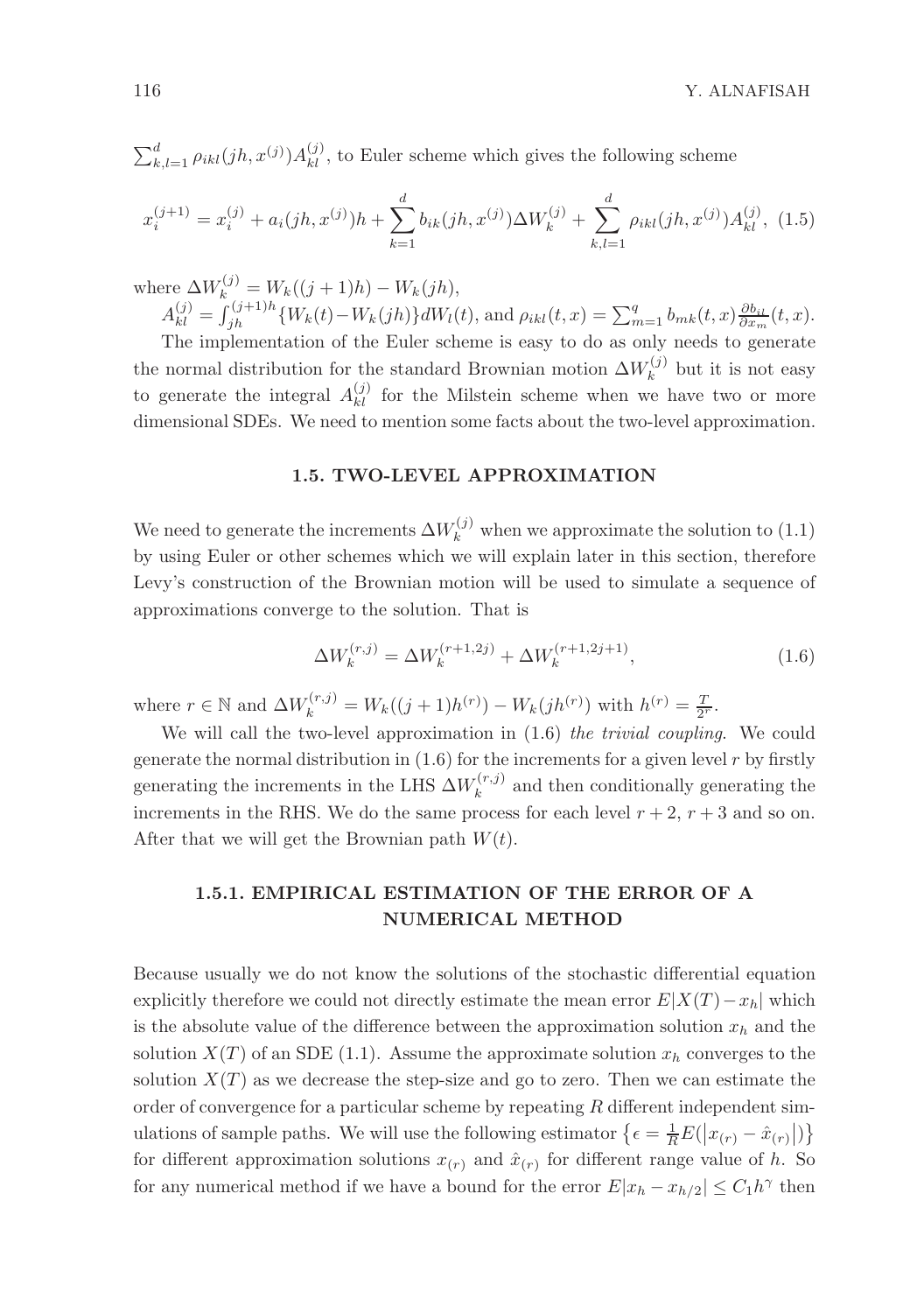$E|x_{h/2} - x_{h/4}| \leq C_1(\frac{h}{2})^{\gamma}$  and then  $E|x_{h/4} - x_{h/8}| \leq C_1(\frac{h}{2^2})^{\gamma}$  and so on. Therefore we will get a geometric series then we will obtain

$$
E|X(T) - x_h| \le \sum_{h=0}^{\infty} C_1 \left(\frac{h}{2^k}\right)^{\gamma} = \frac{C_1 h^{\gamma}}{1 - 2^{-\gamma}}.
$$
 (1.7)

So from (1.7) we could estimate the convergence and the constant.

If the commutativity condition for

$$
\rho_{ikl}(t,x) = \rho_{ilk}(t,x),\tag{1.8}
$$

holds for all  $x \in \mathbb{R}^d$ ,  $t \in [0, T]$  and all  $i, k, l$  then the Milstein scheme (1.5) reduce to

$$
x_i^{(j+1)} = x_i^{(j)} + a_i(jh, x^{(j)})h + \sum_{k=1}^d b_{ik}(jh, x^{(j)})\Delta W_k^{(j)} + \sum_{k,l=1}^d \rho_{ikl}(jh, x^{(j)})B_{kl}^{(j)}, (1.9)
$$

which only depends on the generation of the Brownian motion  $\Delta W_k^{(j)}$  $k^{(j)}$ . Scheme  $(1.9)$ will give an order one if  $d = 1$ , but if  $d > 1$  will have order  $\frac{1}{2}$ . As it is described in Davie's paper we could do a modification to scheme (1.9)which will give an order one under a non-degeneracy condition.

#### 1.6. A MODIFICATION TO (1.9) WHICH GIVES ORDER ONE

As it is described in Davie's paper [3] the interpretation of generating of the normal distribution will be changed in scheme (1.9) which leads to convergence of order one under a non-degeneracy condition.

In the implementation of the Milstein scheme we start by generating the random variables  $\Delta W_k^{(j)}$  $k_k^{(j)}$  and  $A_{kl}^{(j)}$  separately and then we add these random variables to get the RHS of scheme (1.9). The idea here that we will try to generate the following

$$
Y := \sum b_{ik}(jh, x^{(j)}) \Delta W_k^{(j)} + \sum \rho_{ikl}(jh, x^{(j)}) A_{kl}^{(j)},
$$

directly. If we have a scheme

$$
x_i^{(j+1)} = x_i^{(j)} + a_i(jh, x^{(j)})h + \sum b_{ik}(jh, x^{(j)})X_k^{(j)} + \sum \rho_{ikl}(jh, x^{(j)})(X_k^{(j)}X_l^{(j)} - h\delta_{kl}),
$$
\n(1.10)

where the increment  $X_k^{(j)}$  $\binom{0}{k}$  are independent  $N(0, h)$  random variables then it is the same as scheme (1.9) with  $\Delta W_k^{(j)}$  $x_k^{(j)}$  replaced by  $X_k^{(j)}$  $\lambda_k^{(j)}$  and we do not assume  $\Delta W_k^{(j)} = X_k^{(j)}$  $\frac{(J)}{k}$ . Now we need

$$
Z_i := \sum b_{ik}(jh, x^{(j)})X_k^{(j)} + \sum \rho_{ikl}(jh, x^{(j)})(X_k^{(j)}X_l^{(j)} - h\delta_{kl}),
$$

to be a good approximation to  $Y_i$ , in other words how we could find a joint distribution of random vectors  $(\Delta W_k^{(j)})$  $(x_k^{(j)}, A_{kl}^{(j)})$  and  $(X_k^{(j)})$  $\binom{f^{(j)}}{k}$  so they have the required marginal distribution, with bound  $E(Y_i - Z_i)^2 = O(h^3)$ .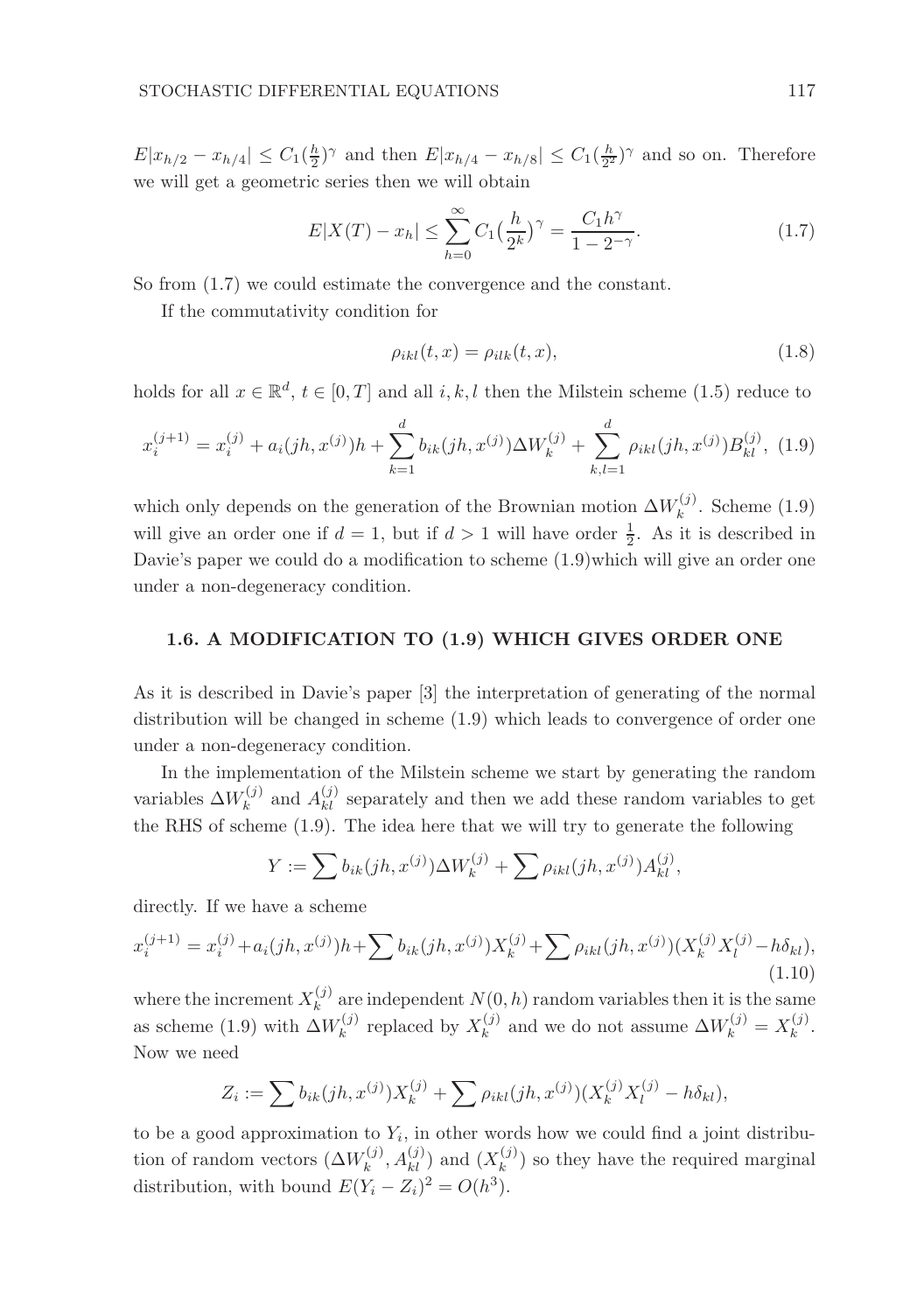We will explain in the following section how we can use a coupling to find the required marginal distribution which will give good bound for the random distribution  $Y_i$  and  $Z_i$ . After that we will get an order one approximation between the two approximate solutions of the SDEs,  $x(jh)$  and  $x^{(j)}$  i.e.  $E(x(jh) - x^{(j)}) = O(h^2)$ .

In the following section we have from Davie [3] paper an order one convergence using (1.9) with the assumption that  $b_{ik}(x)$  is invertible. The proof will be in the twodimensional case using the coupling method and two different level of approximating solutions of scheme (1.9).

Now we will state some lemmas and theorem which we will used in the later sections.

**Definition 1.1.** (definition of the Coupling) Let  $(X_1, \mathbb{F}_1, Q_1)$  and  $(X_2, \mathbb{F}_2, Q_2)$  denote two probability spaces. A coupling of the probability measures  $Q_1$  and  $Q_2$  is a probability measure P on  $X_1 \times X_2$  whose marginals are  $Q_1$  and  $Q_2$ .

**Definition 1.2.** (*definition of Vaserstein metrics*) The  $p^{th}$  Vaserstein distance between two probability measures  $Q_1$  and  $Q_2$  on  $\mathbb{R}^d$  is defined as the following

$$
W_p(Q_1, Q_2) = \inf (E|X - Y|^p)^{1/p}
$$
\n(1.11)

Here the infimum is taken over all joint distributions of  $\mathbb{R}^d$ -value random variables X, Y, where X has distribution  $Q_1$  and Y has distribution  $Q_2$ .

The books of Rachev and Ruschendoff [6] and Villani [21], [22] have more information about coupling and Vaserstein distance.

**Definition 1.3.** Let  $\Sigma$  be a positive definite real  $q \times q$  matrix and let f be the density function on  $\mathbb{R}^q$  of the  $N(0, \Sigma)$  normal distribution. Let  $P$  denote the set of polynomials in d variables with real coefficients and let the projection operator P on P be defined by  $(Pp)(x) = p(x) - \bar{p}$  where  $\bar{p} = \int_{\mathbb{R}^n} p(x)f(x)dx$ . Then  $\bar{P}p = 0$ . We have the following

**Lemma 1.1.** Let  $p \in \mathcal{P}$ . Then we can find a vector polynomial  $\psi \in \mathcal{P}^q$  such that  $\nabla.(f\psi) = fPp.$ 

Proof. See Lemma 1 in [3]

**Lemma 1.2.** Let  $n \leq N$  and R be positive integers, and for  $j = 1, \dots, N$  let  $p_j, r_j \in \mathcal{P}$ , all having degree  $\leq R$ , and such that  $p_j = r_j$  for  $j \leq n$ . Let  $\eta > 0$  with  $\eta R \leq n$  and let  $K > 0$ . Then we can find  $C > 0$  such that, if  $\epsilon > 0$  and we write  $\mu_0 = pf\chi_B dx$  and  $\nu_0 = rf\chi_B dx$  where  $p = 1 + \sum_{j=1}^N \epsilon^j p_j$ ,  $r = 1 + \sum_{j=1}^N \epsilon^j r_j$  and  $B = \{x \in \mathbb{R}^q : |x| \leq \epsilon^{-\eta}\}\$ , and if  $\mu$  and  $\nu$  are probability measures on  $\mathbb{R}^q$  with

□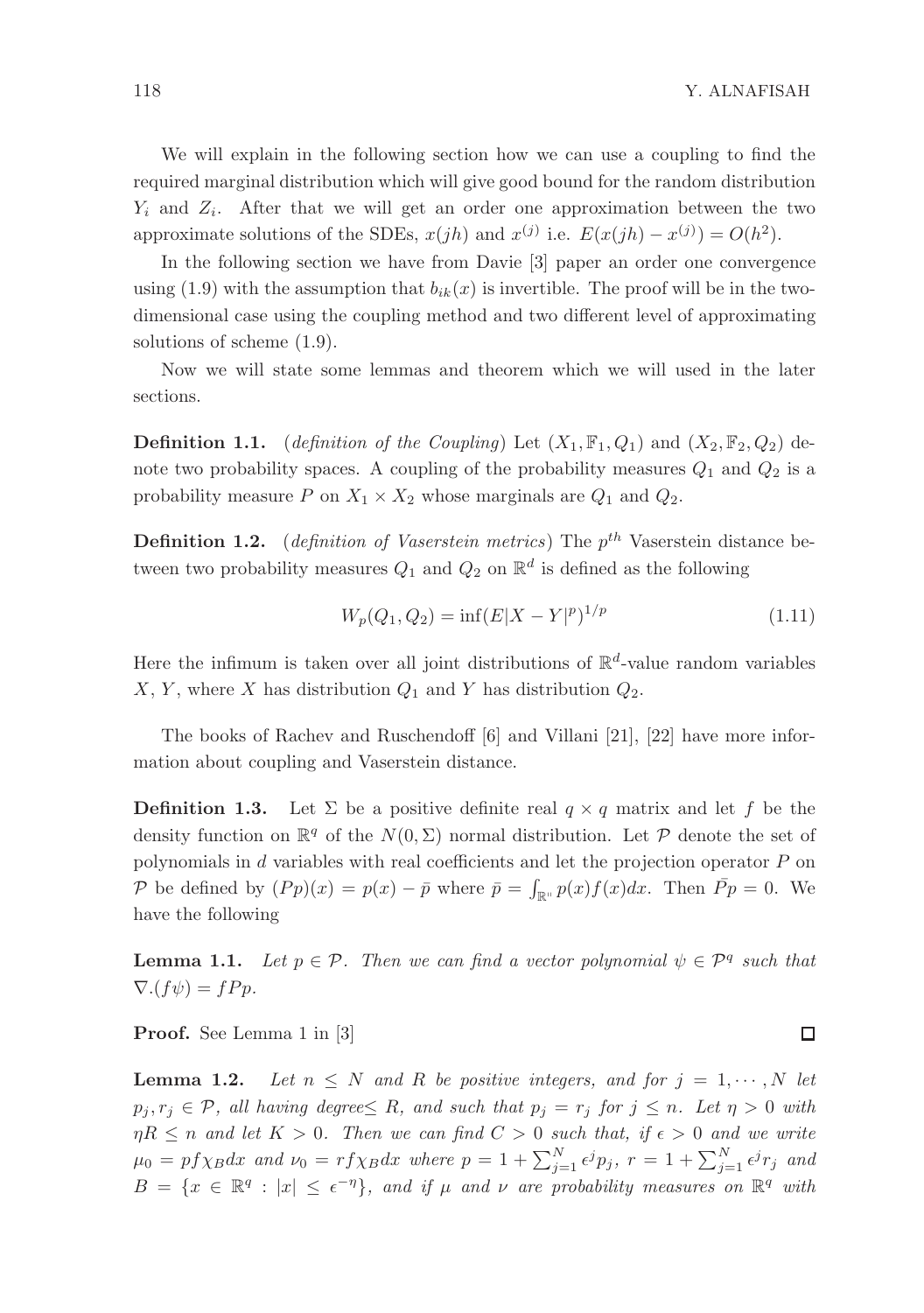$$
\int_{\mathbb{R}^q} (1+|x|^2) d|\mu - \mu_0|(x) < K\epsilon^{2n+2} \text{ and } \int_{\mathbb{R}^q} (1+|x|^2) d|\nu - \nu_0|(x) < K\epsilon^{2n+2}, \text{ then}
$$
\n
$$
\mathbb{W}_2(\mu, \nu) < C\epsilon^{n+1}.
$$

Proof. See Lemma 2 in [3]

From the definition shown in  $[4]$ , we call an equation a a Stratonovich stochastic differential equation, writing it in following form

$$
dX(t) = A(t, X(t))dt + b(t, X(t)) \circ dW(t),
$$
\n(1.12)

or in the equivalent integral equation form

$$
X(t) = X(0) + \int_0^t A(s, X(s))ds + \int_0^t b(s, X(s)) \circ dW(s)
$$
 (1.13)

It turns out that the solutions of the Stratonovich SDE  $(1.12)-(1.13)$  also satisfy an Ito SDE with the same diffusion coefficient  $b(s, X(s))$ , but with the modified drift coefficient

$$
a(s,x) = A(s,x) + \frac{1}{2} \sum_{j=1}^{d} \sum_{k=1}^{d} b_{kj}(s,x) \frac{\partial b_j}{\partial x^k}(s,x)
$$

where  $b_j$  is the  $j^{th}$  column of the matrix  $b(s, x)$ .

**Definition 1.4.** The Lie bracket  $[U, V]$  of two vector fields U and V on  $\mathbb{R}^n$  is the vector field defined by

$$
[U, V] = DV(x)U(x) - DU(x)V(x)
$$

where we mean by the  $DU(x)$  the derivative matrix which given by  $(DU(x))_{ij} =$  $\partial_i U_i(x)$ 

Definition 1.5. If we have a stochastic differential equation

$$
dX(t) = A(X(t))dt + b(X(t)) \circ dW(t),
$$
\n(1.14)

and let  $A_k$  are the collection of vector fields which define by

$$
\mathcal{A}_0 = \{b_i : i > 0\}, \qquad \mathcal{A}_{k+1} = \mathcal{A}_k \cup \{[U, b_j] : U \in \mathcal{A}_k \& j \ge 0\}.
$$

where  $b_0 = A$  and define the vector spaces by

$$
\mathcal{A}_k(x) = span\{V(x) : V \in \mathcal{A}_k\}
$$

then we say that (1.14) satisfies the *parabolic Hörmander condition* if  $\bigcup_{k\geq 0} A_k(x) =$  $\mathbf{R}^d$  for every  $x \in \mathbf{R}^d$ 

 $\Box$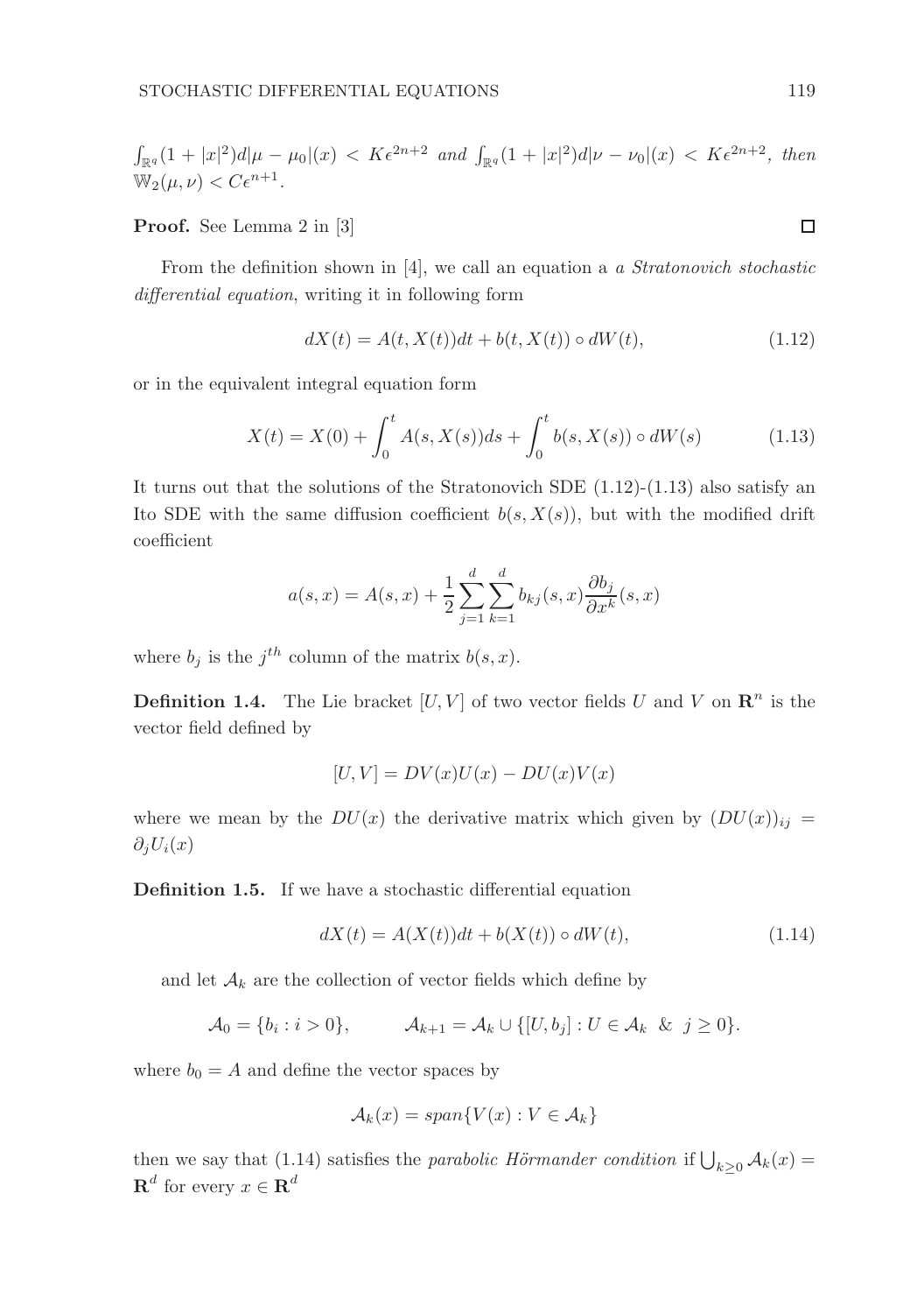Now we need to mention the Hörmander Theorem  $[17]$  which we will use in chapter 4 .

**Theorem 1.2.** (Hörmander Theorem) Suppose we have a stochastic differential equation

$$
dX(t) = A(X(t))dt + b(X(t)) \circ dW(t)
$$
\n(1.15)

and assume that all vector fields  $A$  and  $b_i$ 's have bounded derivatives of all orders. If  $(1.15)$  satisfies the parabolic Hörmander condition, then for positive t the solution  $X(t)$  for (1.15) has an infinitely differentiable density with respect to the Lebesgue measure.

Proof. see Theorem 1.3 in [18]

## 2. TWO-LEVEL APPROXIMATION USING THE EXACT COUPLING OF SCHEME (1.10)

As it described in Davie's paper [3] in section (8) that a modified version of (1.10) which gives order 1 under a nondegeneracy condition on the  $b_{ik}(x)$ . Here we will use this new scheme but with the explicit version. We get the explicit versions for the coefficients from the Runge-Kutta scheme coefficients(11.1.7) in Kloeden and Platen's book [4] i.e.

$$
\beta_{ikl}(x) = \frac{b_{ik}(\Upsilon_n^l) - b_{ik}(x)}{\sqrt{h}},
$$

where  $(\Upsilon_n^l = x + b^l \sqrt{h})$  for  $l = 1, 2, \cdots$  and  $\beta_{ikl}$  we will be used an approximation to  $\rho_{ikl}$ . In the following section we assume that  $b_{ik}(x)$  is twice differentiable with respect to x and  $b_{ik}(x)$  and its first and second derivatives are bounded by constants. Moreover we assume the boundedness of the inverse of the  $b_{ik}(x)$ . Also we need the following lemma which will give the bound between the explicit version  $\beta_{ikl}(x)$  and the derivatives term  $\rho_{ikl}(x)$ .

**Lemma 2.1.** Suppose we have the Runge-Kutta scheme coefficients $(11.1.7)$  in Kloeden and Platen's book [4], i.e.

$$
\beta_{ikl}(x) = \frac{b_{ik}(\Upsilon_n^l) - b_{ik}(x)}{\sqrt{h}},
$$

with  $b_{ik}(x)$  twice differentiable with respect to x and  $\Upsilon_n^l = x + b^l \sqrt{h}$  for  $l = 1, 2, \cdots$ . Moreover the  $b_{ik}(x)$  and its second derivative are bounded by constant. Then the differ-

 $\Box$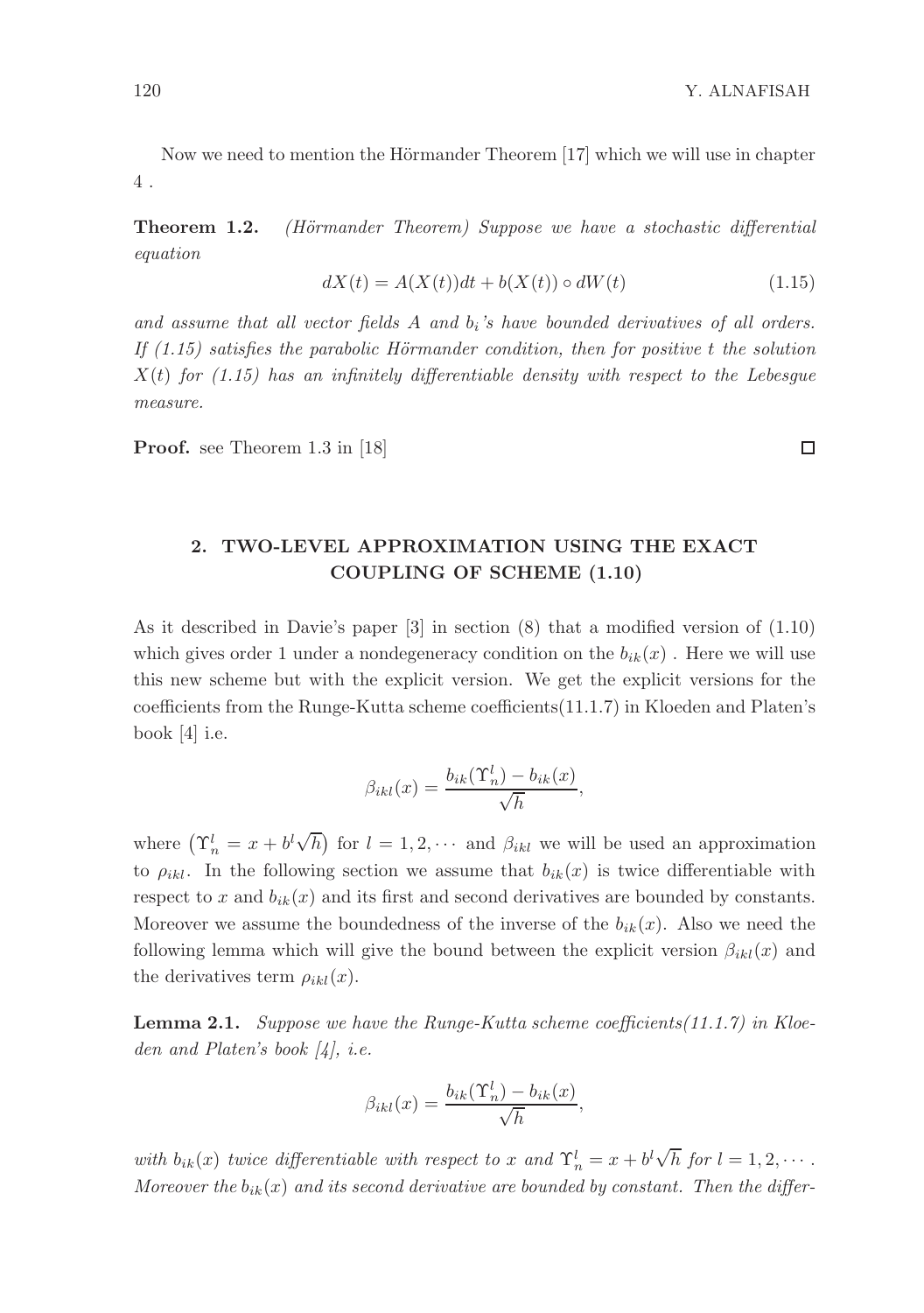ence approximation between  $\beta_{ikl}(x)$  and the derivatives term  $\rho_{ikl}(x)$  will be  $O(h)$ .i.e.

$$
\left( \left| \beta_{ikl}(x) - \rho_{ikl}(x) \right|^p \right)^{2/p} \le C_p h,
$$
\n(2.1)

where  $C_p$  is a constant.

**Proof.** We need to use the deterministic Taylor expansion to find  $b_{ik}(\Upsilon_n^l)$  where the supporting value is  $\Upsilon_n^l = x + b^l \sqrt{h}$  for  $l = 1, 2, \cdots$ , and for  $0 < \theta < 1$ 

$$
b_{ik}(\Upsilon_n^l) = b_{ik}(x) + \sqrt{h} \sum_{n=1}^d \frac{\partial b_{ik}(x)}{\partial x^l} b_{l_n}(x) + \frac{1}{2} \sum_{m,n=1}^d \frac{\partial^2 b_{ik}(x + \theta b^l \sqrt{h})}{\partial x^l \partial x^m} (b^m b^n \sqrt{h})^2.
$$
 (2.2)

Then we replace (2.2) in  $\frac{b_{ik}(\Upsilon_n^l)-b_{ik}(x)}{\sqrt{h}}$  which gives us

$$
\beta_{ikl}(x) = \frac{b_{ik}(x)}{\sqrt{h}} + \frac{\sqrt{h}}{\sqrt{h}} \sum_{n=1}^d \frac{\partial b_{ik}(x)}{\partial x^l} b_{l_n}(x)
$$
  
+ 
$$
\frac{\frac{1}{2} \sum_{l,m,n=1}^d \frac{\partial^2 b_{ik}(x + \theta b^l \sqrt{h})}{\partial x^l \partial x^m} (b^m b^n \sqrt{h})^2}{\sqrt{h}} - \frac{b_{ik}(x)}{\sqrt{h}}
$$
  
= 
$$
\rho_{ikl}(x) + O(h^{1/2}).
$$

Thus

$$
\left| \left\{ \frac{b_{ik}(\Upsilon_n^l) - b_{ik}(x)}{\sqrt{h}} \right\} - \rho_{ikl}(x) \right| \le C_1 h^{1/2}.
$$

So

$$
\left( \left| \beta_{ikl}(x) - \rho_{ikl}(x) \right|^p \right)^{2/p} \le C_p h.
$$

#### 3. EXACT COUPLING IN TWO-DIMENSIONAL CASE

First we consider scheme (1.10) with explicit version and for the simplicity we will let  $b_{ik}(x)$  depend only on x and also the drift term equal zero, so

$$
x_i^{(j+1)} = x_i^{(j)} + \sum b_{ik}(x^{(j)})X_k^{(j)} + \sum \beta_{ikl}(x^{(j)})(X_k^{(j)}X_l^{(j)} - h\delta_{kl}).
$$
 (3.1)

Now for the step-size  $h^{(r)} = \frac{T}{2^r}$  we will have  $2^r d$  independent random variables  $X_k^{(r,j)}$  $\frac{(r,j)}{k}$ . Then at two consecutive levels, in other words from level r to level  $r + 1$ ,  $r \in \mathbb{N}$  we need to find a coupling between  $X_k^{(r,j)}$  which is  $N(0, h^{(r)})$  and  $(X_k^{(r+1,2j)})$  $x_k^{(r+1,2j)}, X_k^{(r+1,2j+1)})$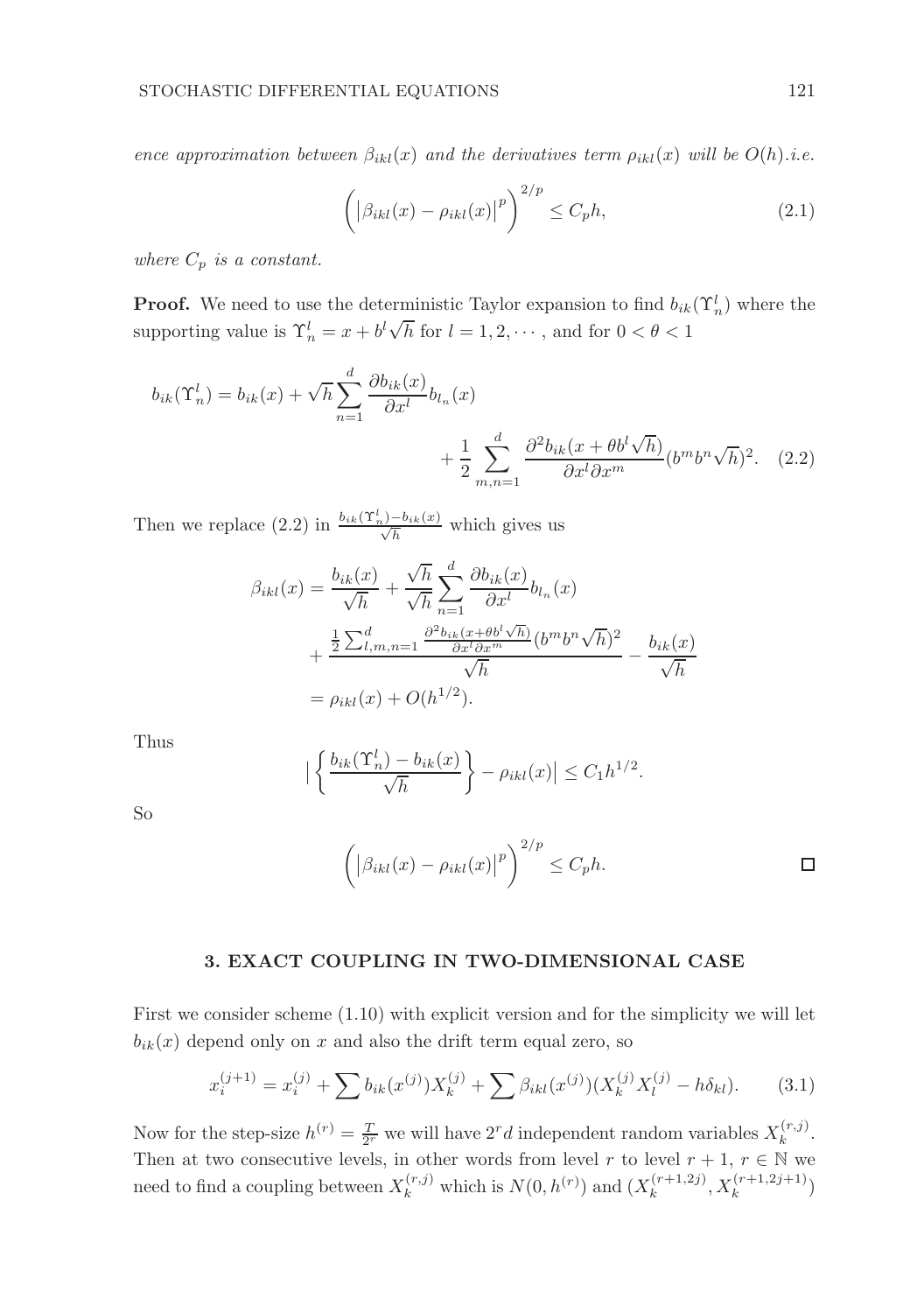so they are independent of each other and they are  $N(0, h^{(r+1)})$ . If we have that  $\tilde{x}_i^{(r,j)}$ i is a solution of 3.1 at the level r then for a fix time j we compare  $\tilde{x}_{k}^{(r,j+1)}$  $k^{(r, j+1)}$  at level r with  $\tilde{x}_k^{(r+1,2j+2)}$  $\binom{r+1,2j+2}{k}$  in the level  $r+1$ , we have

$$
\tilde{x}_{i}^{(r,j+1)} = \tilde{x}_{i}^{(r,j)} + \sum_{k=1}^{d} b_{ik}(\tilde{x}^{(r,j)})X_{k}^{(r,j)} + \frac{1}{2} \sum_{k,l=1}^{d} \beta_{ikl}(\tilde{x}^{(r,j)})(X_{k}^{(r,j)}X_{l}^{(r,j)} - h^{(r)}\delta_{kl}),
$$
\n(3.2)

and define  $y$  as the following

$$
y = \tilde{x}_i^{(r+1,2j)} + \sum_{k=1}^d b_{ik}(\tilde{x}^{(r+1,2j)})X_k^{(r,j)} + \frac{1}{2} \sum_{k,l=1}^d \beta_{ikl}(\tilde{x}^{(r+1,2j)})(X_k^{(r,j)}X_l^{(r,j)} - h^{(r)}\delta_{kl}),
$$
\n(3.3)

also we have

$$
\tilde{x}_{i}^{(r+1,2j+1)} = \tilde{x}_{i}^{(r+1,2j)} + \sum_{k=1}^{d} b_{ik} (\tilde{x}^{(r+1,2j)}) X_{k}^{(r+1,2j)} + \frac{1}{2} \sum_{k,l=1}^{d} \beta_{ikl} (\tilde{x}^{(r+1,2j)}) (X_{k}^{(r+1,2j)} X_{l}^{(r+1,2j)} - h^{(r+1)} \delta_{kl}).
$$
\n(3.4)

$$
\tilde{x}_{i}^{(r+1,2j+2)} = \tilde{x}_{i}^{(r+1,2j+1)} + \sum_{k=1}^{d} b_{ik} (\tilde{x}^{(r+1,2j+1)}) X_{k}^{(r+1,2j+1)} \n+ \frac{1}{2} \sum_{k,l=1}^{d} \beta_{ikl} (\tilde{x}^{(r+1,2j+1)}) (X_{k}^{(r+1,2j+1)} X_{l}^{(r+1,2j+1)} - h^{(r+1)} \delta_{kl}).
$$
\n(3.5)

We should mention that when we write  $X = O(M)$  for the random variable X we mean the  $L^p$  bound for it i.e.  $(E|X|^p)^{1/p} \leq CM$ . Now, from lemma 2.1 we have

$$
b_{ik}(\tilde{x}^{(r+1,2j+1)}) = b_{ik}(\tilde{x}^{(r+1,2j)}) + \rho_{ikl}(\tilde{x}^{(r+1,2j)})(X_k^{(r+1,2j)}) + O(h)
$$
  
= 
$$
b_{ik}(\tilde{x}^{(r+1,2j)}) + \beta_{ikl}(\tilde{x}^{(r+1,2j)})(X_k^{(r+1,2j)}) + O(h),
$$

and  $\beta_{ikl}(\tilde{x}^{(r+1,2j+1)}) = \beta_{ikl}(\tilde{x}^{(r+1,2j)}) + O(h).$ 

Using these relations in (3.5) and combining it with (3.4) we get.

$$
\tilde{x}_{i}^{(r+1,2j+2)} = \tilde{x}_{i}^{(r+1,2j)} + \sum_{k=1}^{d} b_{ik} (\tilde{x}_{i}^{(r+1,2j)}) (X_{k}^{(r+1,2j)} + X_{k}^{(r+1,2j+1)}) \n+ \sum_{l,k=1}^{d} \beta_{ikl} (\tilde{x}^{(r+1,2j)}) X_{k}^{(r+1,2j+1)} X_{l}^{(r+1,2j)} \n+ \frac{1}{2} \sum_{l,k=1}^{d} \beta_{ikl} (\tilde{x}^{(r+1,2j)}) (X_{k}^{(r+1,2j)} X_{l}^{(r+1,2j)} + X_{k}^{(r+1,2j+1)} X_{l}^{(r+1,2j+1)})
$$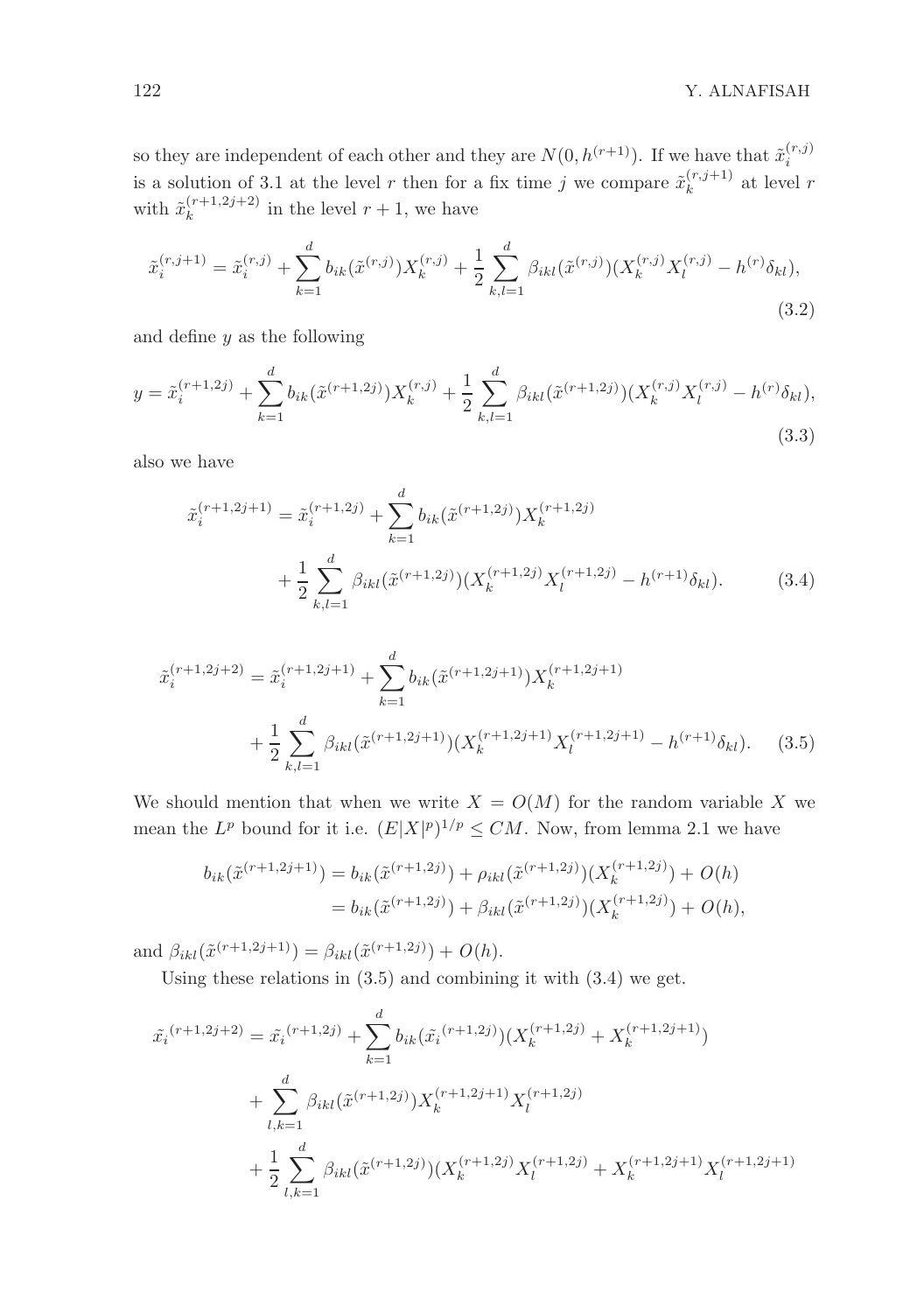$$
-h^{(r)}\delta_{kl}) + \lambda,\tag{3.6}
$$

where  $\lambda = O((h^{(r)})^{3/2})$ .

Now, let  $(c_{ij})$  be the matrix inverse of  $(b_{ik}(\tilde{x}^{(r+1,2j)}))$  so that  $\sum_j c_{ij}b_{ik}(\tilde{x}^{(r+1,2j)})$  =  $\delta_{ik}$ . Then from equation (3.3) and (3.6) if we need the local error  $y - \tilde{x}_k^{(r+1,2j+2)} =$  $O((h^{(r)})^{3/2})$ , we require the coupling to satisfy

$$
X_i^{(r,j)} = X_i^{(r+1,2j)} + X_i^{(r+1,2j+1)} + \sum_{k,l=1}^d \tau_{ikl}(X_k^{(r+1,2j+1)} X_l^{(r+1,2j)} - X_l^{(r+1,2j+1)} X_k^{(r+1,2j)}) + O((h^{(r)})^{3/2}), \quad (3.7)
$$

where  $\tau_{ikl} = \frac{1}{2} \sum_j c_{ij} \beta_{ikl}$ .

Now we will reformulate (3.7) by a scaling. We fix r write  $\epsilon = (h^{(r)})^{1/2}, X_i^{(r,j)} =$  $\epsilon V_i, X_i^{(r+1,2j)} = \epsilon Y_i$  and  $X_i^{(r+1,2j+1)} = \epsilon Z_i$ . Then  $V_1, \dots, V_d$  are independent and  $N(0, 1)$ , while  $(Y_1, \dots, Y_d, Z_1, \dots, Z_d)$  are independent and  $N(0, 1/2)$ . Now we need to find a coupling between a vector  $(V_i)$  and  $(Y_i, Z_i)$  so that

$$
V_i = Y_i + Z_i + \epsilon \sum_{k,l=1}^d \tau_{ikl} (Z_k Y_l - Z_l Y_k) + O(\epsilon^2).
$$
 (3.8)

We need to write  $U_i = Y_i + Z_i$  and  $U_i^* = Y_i - Z_i$  that gives  $U_i$  and  $U_i^*$  are independent and  $N(0, 1)$ . We have  $U_l^*U_k - U_k^*U_l = 2(Y_l Z_k - Z_l Y_k)$  so that from equation (3.8) we obtain

$$
V_i = U_i + \epsilon \sum_{k,l=1}^{d} \tau_{ikl} (U_l^* U_k - U_k^* U_l) + O(\epsilon^2).
$$
 (3.9)

Therefore, we require a coupling between  $(V_1, \dots, V_d)$  and  $(U_1, \dots, U_d, U_1^*, \dots, U_d^*),$ here all the random variables are  $N(0, 1)$ , and also  $(V_1, \dots, V_d)$  are mutually independent,  $(U_1, \dots, U_d, U_1^*, \dots, U_d^*)$  are also mutually independent, and (3.9) holds.

Now when  $d = 2$  from equation (3.9) we have  $V_i = U_i + \epsilon a_i (U_2^* U_1 - U_1^* U_2) + O(\epsilon^2)$ where  $a_i = \frac{(\tau_{i12} - \tau_{i21})}{2}$ , i.e.  $a_1 = \frac{(\tau_{112} - \tau_{121})}{2}$  and  $a_2 = \frac{(\tau_{212} - \tau_{221})}{2}$ . Then we can write  $\int a_1$  $a_2$  $\setminus$  $= R_{\theta}$  $\int a$  $\theta$  $\setminus$ Where  $R_{\theta}$  is a rotation matrix. i.e.  $R_{\theta} = \begin{pmatrix} a_1/a & -a_2/a \\ a_2/a & a_1/a \end{pmatrix}$  and  $a = (a$ 2  $^{2}_{1} + a$ 2 2 ) 1/2

Writing  $V = R_{\theta}V'$ ,  $U = R_{\theta}U'$ , and  $U^* = R_{\theta}\tilde{U}$  our required condition becomes

$$
V_1' = U_1' + \epsilon a (\tilde{U}_2 U_1' - \tilde{U}_1 U_2') + O(\epsilon^2), \qquad V_2' = U_2' + O(\epsilon^2). \tag{3.10}
$$

**Lemma 3.1.** Suppose U and  $\alpha$  are independent random variables, where U is  $N(0, 1)$ and  $\alpha$  takes the values  $\pm 1$  each with probability  $\frac{1}{2}$ , and let b and c be fixed real numbers with  $|b| < 1$ . We define  $\mathcal{Y} = U + \alpha(bU + c)$  and  $V = \Phi^{-1}(F(\mathcal{Y}))$  where  $F(y)$  is the c.d.f. of  $\mathcal{Y}$ . i.e.

$$
F(y) = P(\mathcal{Y} \le y)
$$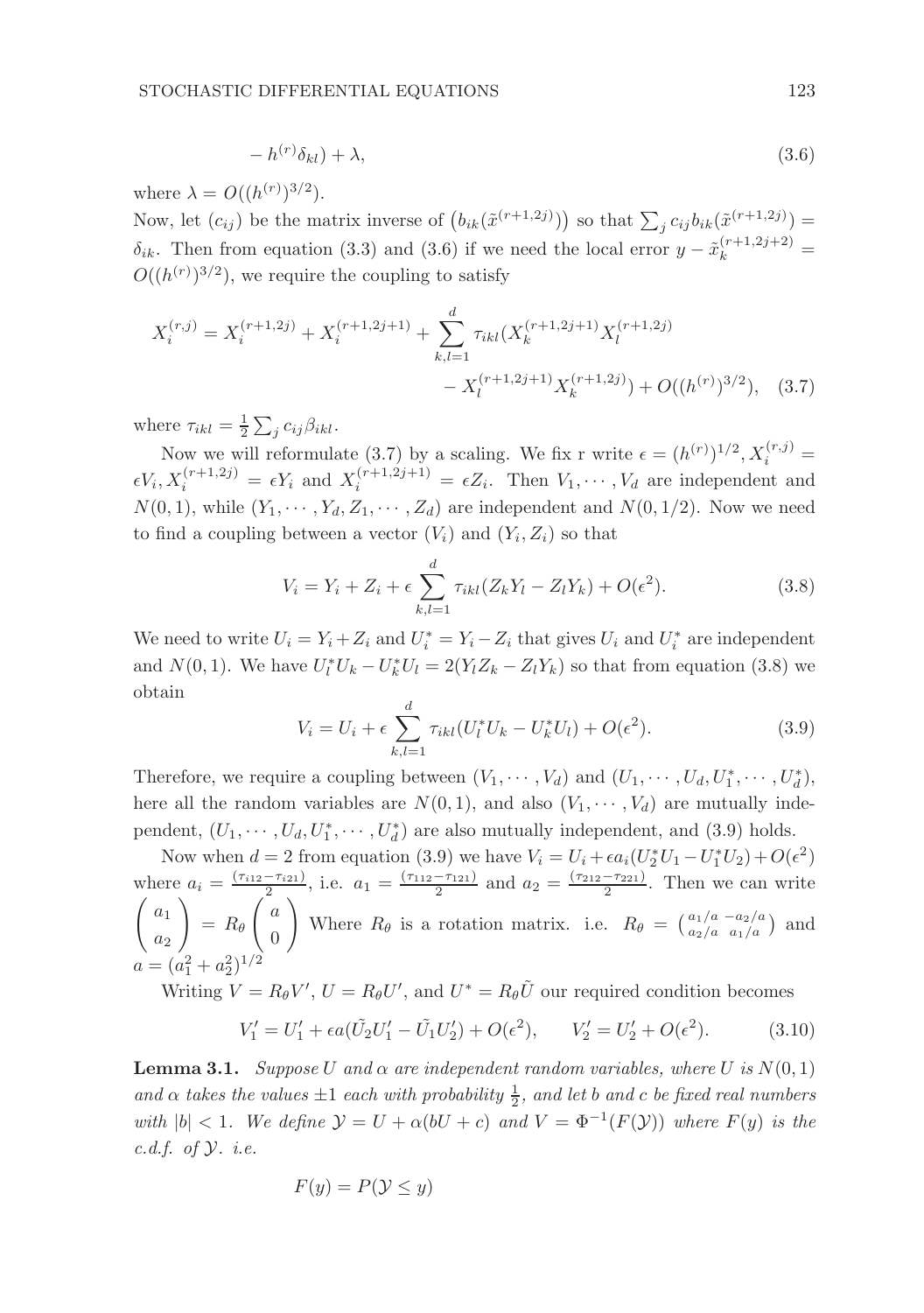$$
= P(\mathcal{Y} \le y, \alpha = 1) + P(\mathcal{Y} \le y, \alpha = -1)
$$

$$
= \frac{1}{2} \left\{ \Phi\left(\frac{y-c}{1+b}\right) + \Phi\left(\frac{y+c}{1-b}\right) \right\}.
$$

Here  $\Phi$  is the c.d.f. of standard normal distribution; then V is  $N(0, 1)$ . Otherwise we generate V independently to be  $N(0, 1)$ . Then

$$
E(V - Y)^p \le K(b^2 + c^2)^p,
$$
\n(3.11)

where  $K$  is a constant independent of  $b$  and  $c$ .

**Proof.** First, if we have an even integer  $p$  then it is obvious that

$$
E(V - Y)^p \le 2^{p-1} E(V^p + Y^p) = 2^{p-1} E(V^p) + 2^{p-1} E(Y^p)
$$
  
=  $2^{p-1}(p-1)!! + 2^{p-1} E(U + \alpha (bU + c))^p$   
 $\le 2^{p-1}(p-1)!! + 2^{2(p-1)}(p-1)!! + \frac{b^p 2^{2(p-1)}}{2^p}(p-1)!! + \frac{c^p 2^{2(p-1)}}{2^p}$   
=  $K_1 + C(b^p + c^p).$  (3.12)

Where the constant  $K_1$  and C are depending on p and if either |b| or |c| is greater than  $\frac{1}{2}$  and we choose K big enough then the following is true

$$
K_1 + C(b^p + c^p) \le K(b^2 + c^2)^p.
$$

So it suffices to prove the lemma for  $|b| \leq \frac{1}{2}$ ,  $|c| \leq \frac{1}{2}$ . Using the expression for F, we find that for  $|y| \leq \frac{1}{(b^2+c^2)^{1/4}}$  we have

$$
|F(y) - \Phi(y)| = \left| \frac{1}{2} \left( \Phi(\frac{y-c}{1+b}) + \Phi(\frac{y+c}{1-b}) \right) - \Phi(y) \right|.
$$
 (3.13)

By using the Taylor expansion for  $\Phi(\frac{y-c}{1+b})$  and  $\Phi(\frac{y+c}{1-b})$  we have

$$
\Phi(\frac{y-c}{1+b}) = \Phi(y) + \phi(y)(\frac{y-c}{1+b} - y) + \frac{1}{2}\Phi''(y)(\frac{y-c}{1+b} - y)^2 + O(\frac{y-c}{1+b} - y)^3
$$
  

$$
= \Phi(y) + \phi(y)(\frac{-c - yb}{1+b}) + \frac{1}{2}\Phi''(y)((\frac{y-c}{1+b})^2 - 2y\frac{y-c}{1+b} + y^2)
$$
  

$$
+ O(\frac{y-c}{1+b} - y)^3,
$$
 (3.14)

and

$$
\Phi(\frac{y+c}{1-b}) = \Phi(y) + \phi(y)(\frac{y+c}{1-b} - y) + \frac{1}{2}\Phi''(y)(\frac{y+c}{1-b} - y)^2
$$
  
+  $O(\frac{y+c}{1-b} - y)^3$   
=  $\Phi(y) + \phi(y)(\frac{c+yb}{1-b}) + \frac{1}{2}\Phi''(y)((\frac{y+c}{1-b})^2 - 2y\frac{y+c}{1-b} + y^2)$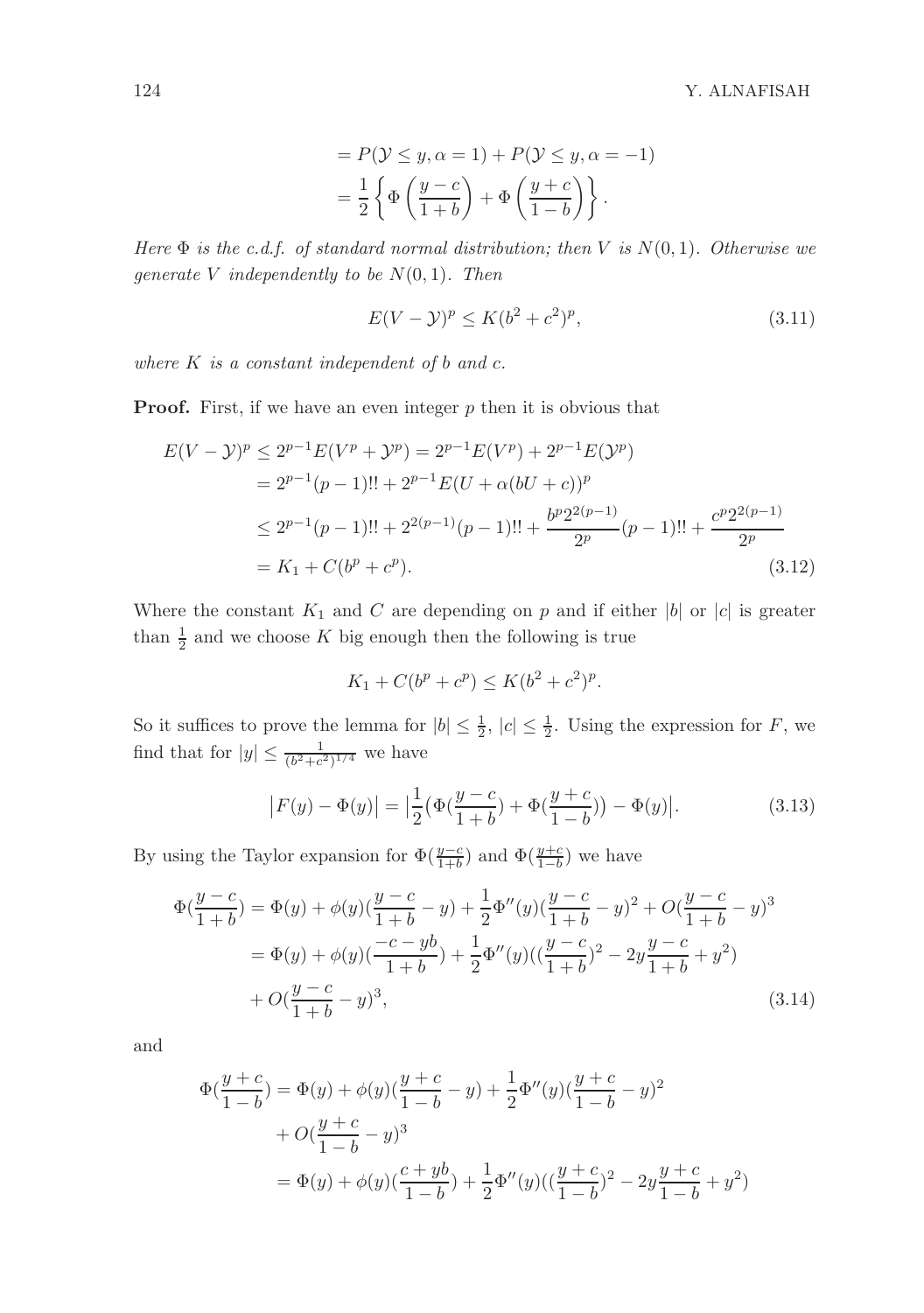$$
+ O(\frac{y+c}{1-b} - y)^3,
$$
\n(3.15)

where for the reminder terms we use the same restrictions that  $|y| \leq \frac{1}{(b^2+c^2)^{1/4}}, |b| \leq \frac{1}{2}$ and  $|c| \leq \frac{1}{2}$ 

Now,

$$
\phi(y)(\frac{-c - yb}{1 + b}) + \phi(y)(\frac{c + yb}{1 - b}) = \phi(y)(-c + cb - cb^2 - yb + yb^2) \n+ \phi(y)(c + cb + cb^2 + yb + yb^2) \n= \phi(y)(2cb + 2yb^2),
$$
\n(3.16)

and

$$
\Phi''(y)((\frac{y+c}{1-b})^2 - 2y\frac{y+c}{1-b} + y^2) \n= \Phi''(y)(\frac{y^2 + 2cy + c^2 - 2y^2(1-b) - 2yc(1-b) + y^2(1-b)^2}{(1-b)^2}) \n= -(y\phi(y))(c^2 + 2bc^2 + 3b^2c^2 + 2byc + 4b^2yc + y^2b^2).
$$
\n(3.17)

$$
\Phi''(y)((\frac{y-c}{1+b})^2 - 2y\frac{y-c}{1+b} + y^2) \n= \Phi''(y)(\frac{y^2 - 2cy + c^2 - 2y^2(1+b) + 2yc(1+b) + y^2(1+b)^2}{(1+b)^2}) \n= -(y\phi(y))(c^2 - 2bc^2 + 3b^2c^2 + 2byc - 4b^2yc + y^2b^2).
$$
\n(3.18)

So

$$
\frac{1}{2}\Phi''(y)(\frac{y-c}{1+b}-y)^2+\frac{1}{2}\Phi''(y)(\frac{y+c}{1-b}-y)^2=-(y\phi(y))(c^2+3b^2c^2+2byc+y^2b^2). \tag{3.19}
$$

Then from (3.13) we obtain

$$
|F(y) - \Phi(y)| = \left| \frac{1}{2} (\Phi(\frac{y-c}{1+b}) + \Phi(\frac{y+c}{1-b})) - \Phi(y) \right|
$$
  
\n
$$
= \left| \frac{1}{2} \left( 2\Phi(y) + \phi(y)(2cb + 2yb^2) + \frac{1}{2}\Phi''(y)(\frac{y-c}{1+b} - y)^2 + \frac{1}{2}\Phi''(y)(\frac{y+c}{1-b} - y)^2 + O(\frac{y-c}{1+b} - y)^3 + O(\frac{y+c}{1-b} - y)^3 \right) - \Phi(y) \right|
$$
  
\n
$$
= \phi(y) | (cb + yb^2) - (\frac{1}{2}yc^2 + \frac{3}{2}yb^2c^2 + by^2c + \frac{1}{2}y^3b^2))|
$$
  
\n
$$
+ O(\frac{y-c}{1+b} - y)^3 + O(\frac{y+c}{1-b} - y)^3.
$$
 (3.20)

Thus

$$
|F(y) - \Phi(y)| \le K_1(b^2 + c^2)(1 + y^2 + |y^3|)\phi(y).
$$
 (3.21)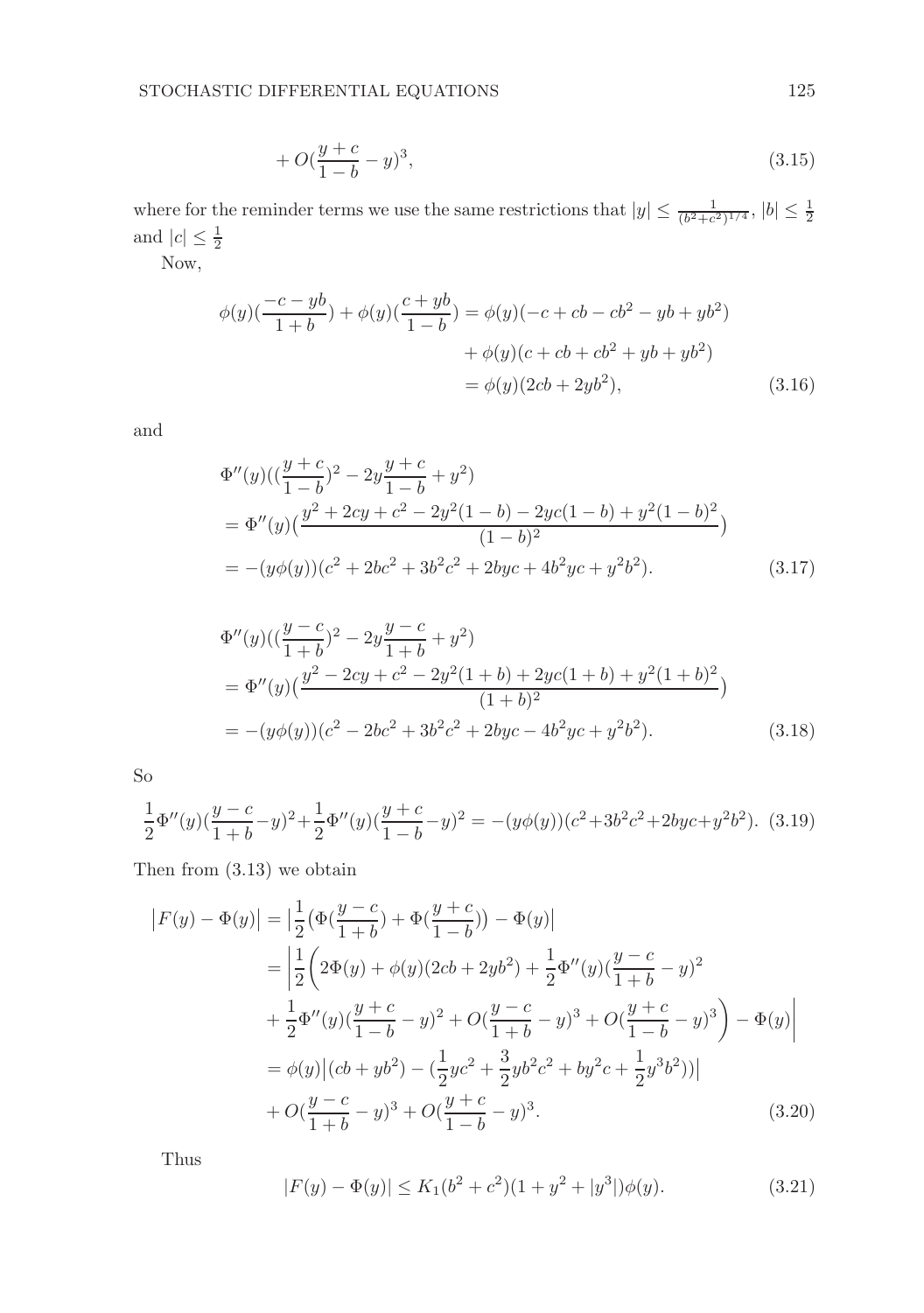$\Box$ 

Now we will use the fact that if we have x which is a real number and  $0 < a <$  $\min(1, |x|^{-1}),$  Then for  $|z| < a$  we have

$$
\phi(x+z) = \frac{1}{\sqrt{2\pi}} e^{\frac{-x^2}{2} - xz - \frac{z^2}{2}}
$$
  
= 
$$
\frac{1}{\sqrt{2\pi}} e^{\frac{-x^2}{2}} e^{-xz - \frac{z^2}{2}}
$$
  
= 
$$
\phi(x)e^{-xz - \frac{z^2}{2}} \ge \phi(x)e^{-1 - \frac{1}{2}} = \phi(x)e^{-\frac{3}{2}},
$$

and from this we deduce that

$$
\Phi(x+a) \ge \Phi(x) + e^{-\frac{3}{2}}a\phi(x),
$$

and similarly for  $\Phi(x-a)$  therefore from (3.21) we obtain that

$$
|y - \Phi^{-1}(F(y))| \le K_2(b^2 + c^2)(1 + y^2 + |y^3|), \tag{3.22}
$$

where  $\phi = \Phi'$  is the  $N(0, 1)$  density function, and then the lemma follows since  $E(V - \mathcal{Y})^p = E(\mathcal{Y} - \Phi^{-1}(F(\mathcal{Y})))^p$  and the contribution from  $|\mathcal{Y}| > (b^2 + c^2)^{-1/4}$  is negligible if  $b^2 + c^2$  is small as we now show.

We have from (3.12) that  $E(\mathcal{Y}^M) \leq K$  and M is a big constant  $M \geq 4p$  then from Markov's inequality

$$
\mathbb{P}(\mathcal{Y} > \frac{1}{(b^2 + c^2)^{(1/4)}}) \Rightarrow \mathbb{P}(\mathcal{Y}^M > \frac{1}{(b^2 + c^2)^{(1/4)M}}) \le K(b^2 + c^2)^{(1/4)M}.
$$

From this and the bound in (3.12) and using the Cauchy-Schwartz inequality we obtain that

$$
E[(V - Y)^p \mathbb{1}_{Y^M > (b^2 + c^2)^{(-1/4)M}}] \le (E(V - Y)^{2p})^{(1/2)} (E(\mathbb{1}_{Y^M > (b^2 + c^2)^{(-1/4)M}})^2)^{(1/2)}
$$
  
=  $(K_1 + C(b^p + c^p)) (K(b^2 + c^2)^{(1/4)M}).$  (3.23)

We return to  $(3.10)$ , and recall that we require to generate the six random variables  $V'_1, V'_2, U'_1, U'_1, \tilde{U}_1, \tilde{U}_2$  so that each is  $N(0, 1)$  and that  $V'_1, V'_2$ , are independent and that  $U'_1, U'_1, \tilde{U}_1, \tilde{U}_2$  are also mutually independent. We also require these two sets of random variables are coupled so that  $(3.10)$  holds. We start by generating independent  $N(0, 1)$ variables  $U'_1, U'_2, Q, R$  and  $\alpha$  taking the value  $\pm 1$  with probability  $\frac{1}{2}$  each. Then set  $V_2' = U_2'$ ,  $\tilde{U_1} = \alpha Q$  and  $\tilde{U_2} = \alpha R$ . We also define  $\mathcal{Y} = U_1' + \alpha (bU_1' + c)$  and  $V_1' = \Phi^{-1}(F(\mathcal{Y}))$  where  $F(y) = \frac{1}{2} \left\{ \Phi(\frac{y-c}{1+b}) + \Phi(\frac{y+c}{1-b}) \right\}$  is the cumulative distribution function of  $\mathcal{Y}$  ( here  $\Phi$  is the c.d.f of  $N(0, 1)$ , where  $b = \epsilon aR$  and  $c = -\epsilon aQU_2'$ . This gives  $\mathcal{Y} = U'_1 + \epsilon a(\tilde{U}_2 U'_1 - \tilde{U}_1 U'_2)$ . Also conditional on  $Q, R, U'_2$  we see that  $V'_1$  is  $N(0, 1)$ , so  $V'_1$  is independent of  $V'_2$  and all six variables have  $N(0, 1)$  distribution.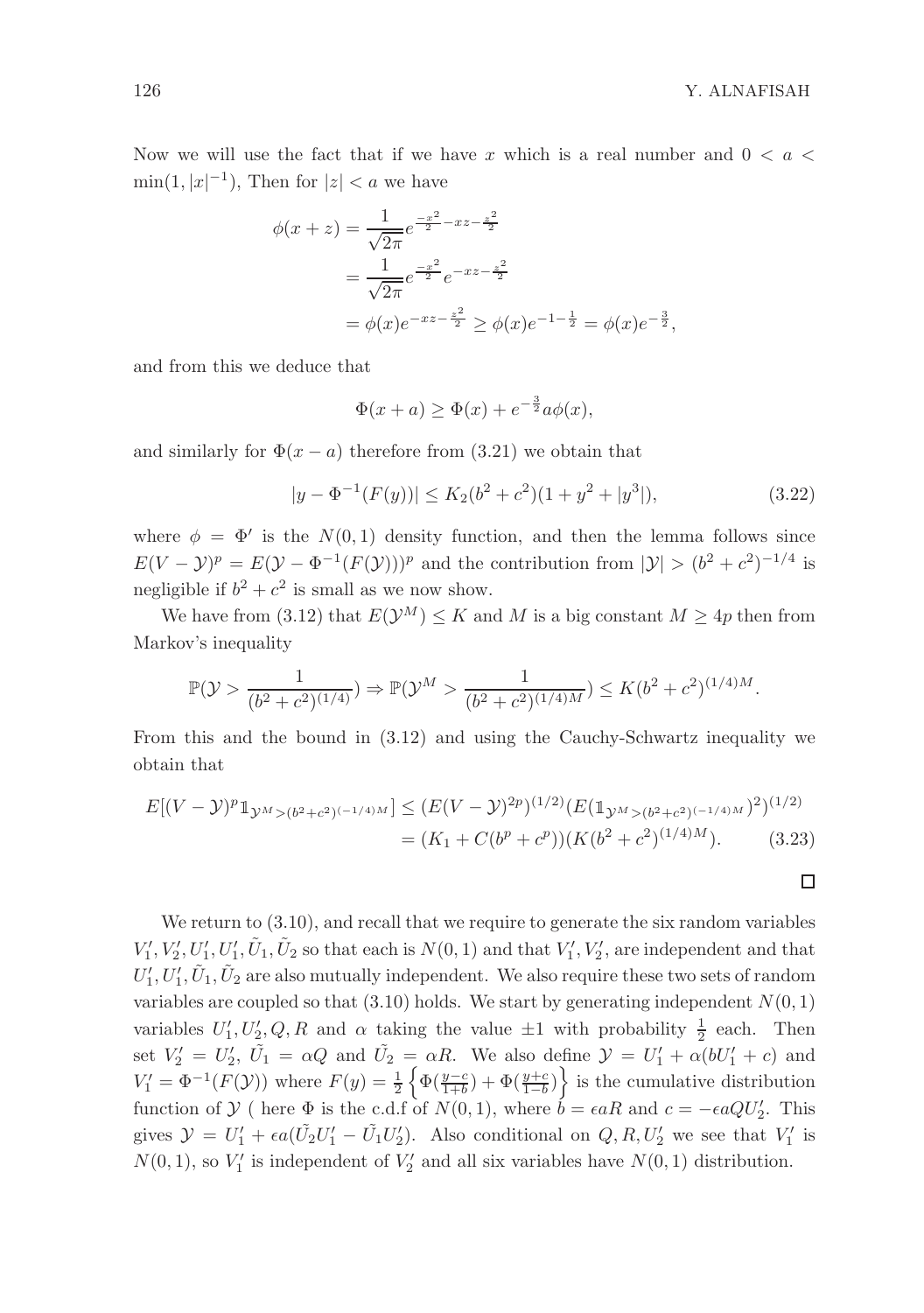#### 4. COMBINED METHOD

In Davie [3] paper, he assumed that the matrix  $(b_{ik}(x))$  is invertible for all x, but in this paper we will show how we could control the matrix which is non-invertible for some x using the (*Combined method*). In the little box below, we explain how the combined method will work.

#### EXPLANATION OF THE COMBINED METHOD

At the  $j^{th}$  step we need to calculate the value of a which is a function of  $x^{(r,j)}$ and also we need to calculate  $K_1$  and  $K_2$  in (5.30) which are also functions of  $x^{(r,j)}$ , then in the same stage we have two choices of approximate solutions. The first one is the approximate solution using scheme (1.10) with the exact coupling which will give local error  $E|x^{(r,1)} - x^{(r+1,2)}|^2 \le K_2 a^2 h^3$ 

or the second approximate solution that using scheme (1.10) with the trivial coupling which will give local error  $E|x^{(r,1)} - x^{(r+1,2)}|^2 \le K_1 h^2$ . So from the value of a and using the following condition that if  $K_2 a^2 h^3 > K_1 h^2$  then we choose the solution which has scheme (1.10) with the trivial coupling and if not we use the other solution which has scheme (1.10) with the exact coupling.

We remark that for the implementation of exact coupling with a non-invertible matrix could not apply to scheme (1.10) directly because we have the matrix  $(b_{ik}(x))$ which is singular or has determinant near to zero which will effect the convergence order. In the other words that means we will not get the inverse matrix  $c_{ij}$  in the following term  $\tau_{ik\ell} = \frac{1}{2} \sum_j c_{ij} \left\{ \frac{b_{jk}(\tau_n, \Upsilon_n^j) - b_{jk}}{\sqrt{h}} \right\}$  at some points. Therefore we could control this problem by using the condition which has mentioned in the previous box.

We now indicate how will the local error for the combined method behave and what the local error will be achieved. We will show this theoretically and then numerically with examples of implementation for a specific non-invertible stochastic differential equation.

Now we want to show the derivation of the local error for the combined method.

## 5. DERIVATION AND IMPLEMENTATION OF THE LOCAL ERROR OF THE COMBINED METHOD

In the combined method we will use the local error for the scheme (1.10) with the exact coupling and the local error for scheme (1.10) with the trivial coupling (1.5). Therefore before we start the derivation of the local error for the combined method we want to find the local error for the exact coupling and the trivial coupling.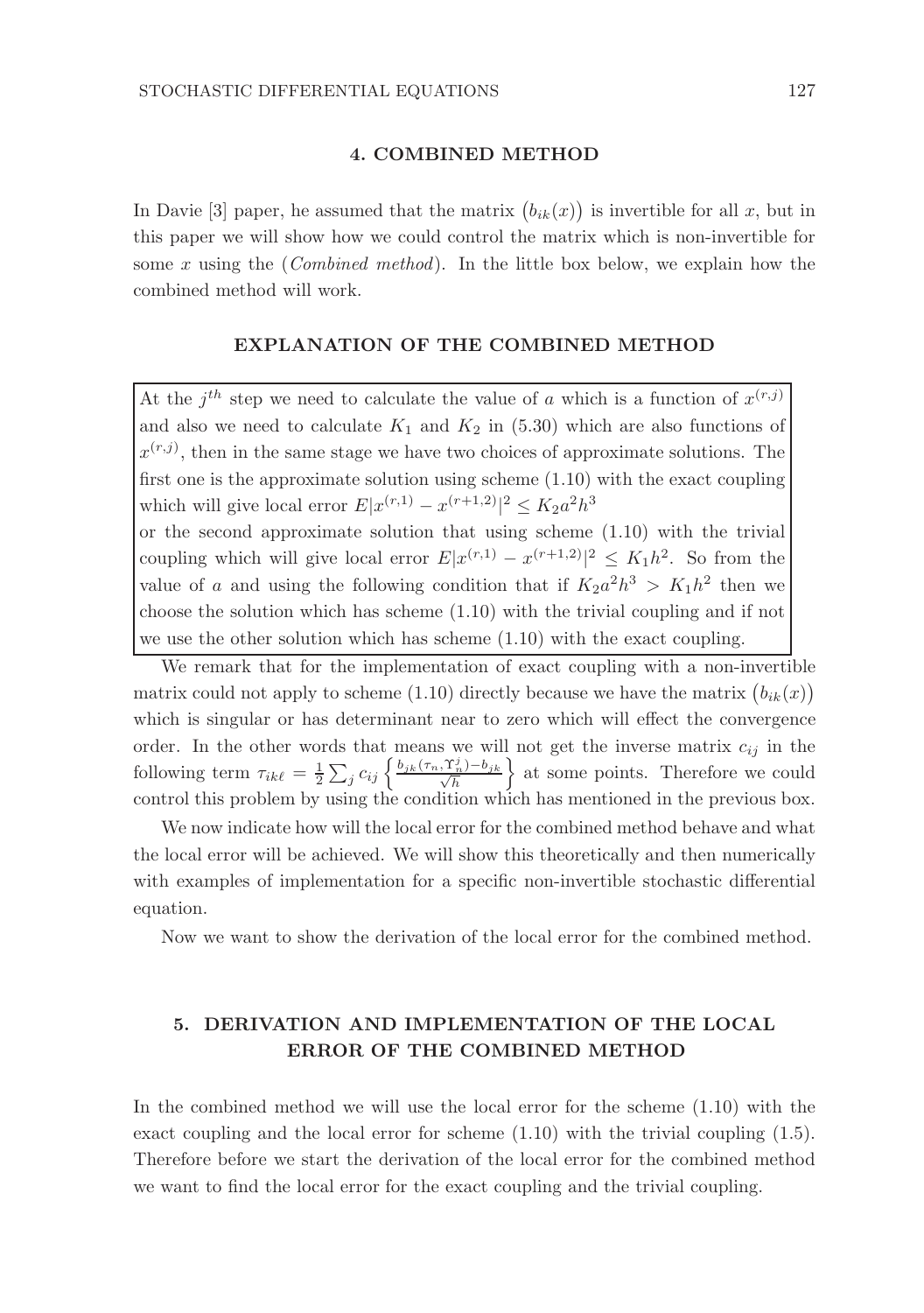128 Y. ALNAFISAH

# 5.1. EVALUATION OF THE LOCAL ERROR FOR THE SCHEME (1.10) WITH EXACT COUPLING

We need to find the explicit value for the local error for  $E|x_i^{(r,1)} - x_i^{(r+1,2)}|^2$  from the error which we obtain from  $E(V'_1 - Y)^2 \leq 10a^4 \epsilon^4$ . It is possible to deduce that from equation  $(3.10)$ . Firstly, from equation  $(3.10)$  we have

$$
V_1' = U_1' + \epsilon a (\tilde{U}_2 U_1' - \tilde{U}_1 U_2') + R a^2 \epsilon^2
$$
\n(5.1)

Where R is a random variable and  $E(R^2) = \frac{E(V_1' - Y)^2}{a^4 \epsilon^4}$  $\frac{\sqrt{1-r}}{a^4\epsilon^4} \approx 10.$ 

Then after we multiply by the term b and rotation matrix  $R_{\theta}$ , we obtain

$$
bR_{\theta}V'=bR_{\theta}U'+\epsilon bR_{\theta}\binom{a}{0}(U_2^*U_1-U_1^*U_2)+R\epsilon^2bR_{\theta}\binom{a^2}{0}
$$

Then, this will give us

$$
(bV)_i = (bU)_i + \epsilon b_i \binom{a_1}{a_2} (U_2^* U_1 - U_1^* U_2) + R \epsilon^2 a b_i \binom{a_1}{a_2}
$$
  
\n
$$
\Rightarrow (bV)_i = (bU)_i + \epsilon \sum_{k,l=1}^2 \rho_{ikl}(x^{(0)}) (U_l^* U_k - U_k^* U_l) + R a \epsilon^2 (\rho_{i12} - \rho_{i21})
$$
  
\n
$$
\epsilon \sum_{k=1}^2 b_{ik}(x^{(0)}) V_k = \epsilon \sum_{k=1}^2 b_{ik}(x^{(0)}) (Y_k + Z_k) + \epsilon^2 \sum_{k,l=1}^2 \rho_{ikl}(x^{(0)}) [Z_k Y_l - Z_l Y_k]
$$
  
\n
$$
+ R a \epsilon^3 (\rho_{i12} - \rho_{i21})
$$
  
\n
$$
\sum_{k=1}^2 b_{ik}(x^{(0)}) X_k^{(r,0)} = \sum_{k=1}^2 b_{ik}(x^{(0)}) (X_k^{(r+1,0)} + X_k^{(r+1,1)}))
$$
  
\n
$$
+ \frac{1}{2} \sum_{k,l=1}^2 \rho_{ikl}(x^{(0)}) [X_k^{(r+1,1)} X_l^{(r+1,0)} - X_l^{(r+1,1)} X_k^{(r+1,0)}]
$$
  
\n
$$
+ R a(\rho_{i12} - \rho_{i21}) h^{3/2}
$$
 (5.2)

After we have obtained the coupling in (5.2) we could use it in the approximate solution  $\tilde{x}_i^{(r,1)}$  in (3.10) and find the reminder term. So the coupling will be

$$
X_i^{(r,0)} = X_i^{(r+1,0)} + X_i^{(r+1,1)} + (\tau_{i12} - \tau_{i21})(X_1^{(r+1,1)}X_2^{(r+1,0)} - X_2^{(r+1,1)}X_1^{(r+1,0)}) + Raa_i \epsilon^3 = X_i^{(r+1,0)} + X_i^{(r+1,1)} + Ua_i + Raa_i \epsilon^3
$$
(5.3)

Where  $U = (X_1^{(r+1,1)}X_2^{(r+1,0)} - X_2^{(r+1,1)}X_1^{(r+1,0)}),$  so from the approximate solution

$$
\tilde{x}_{i}^{(r,1)} = x_{i}^{(0)} + \sum_{k=1}^{2} b_{ik}(x^{(0)})X_{k}^{(r,0)} + \frac{1}{2} \sum_{k,l=1}^{2} \rho_{ikl}(x^{(0)}) (X_{k}^{(r,0)}X_{l}^{(r,0)} - h^{(r)}\delta_{kl})
$$
(5.4)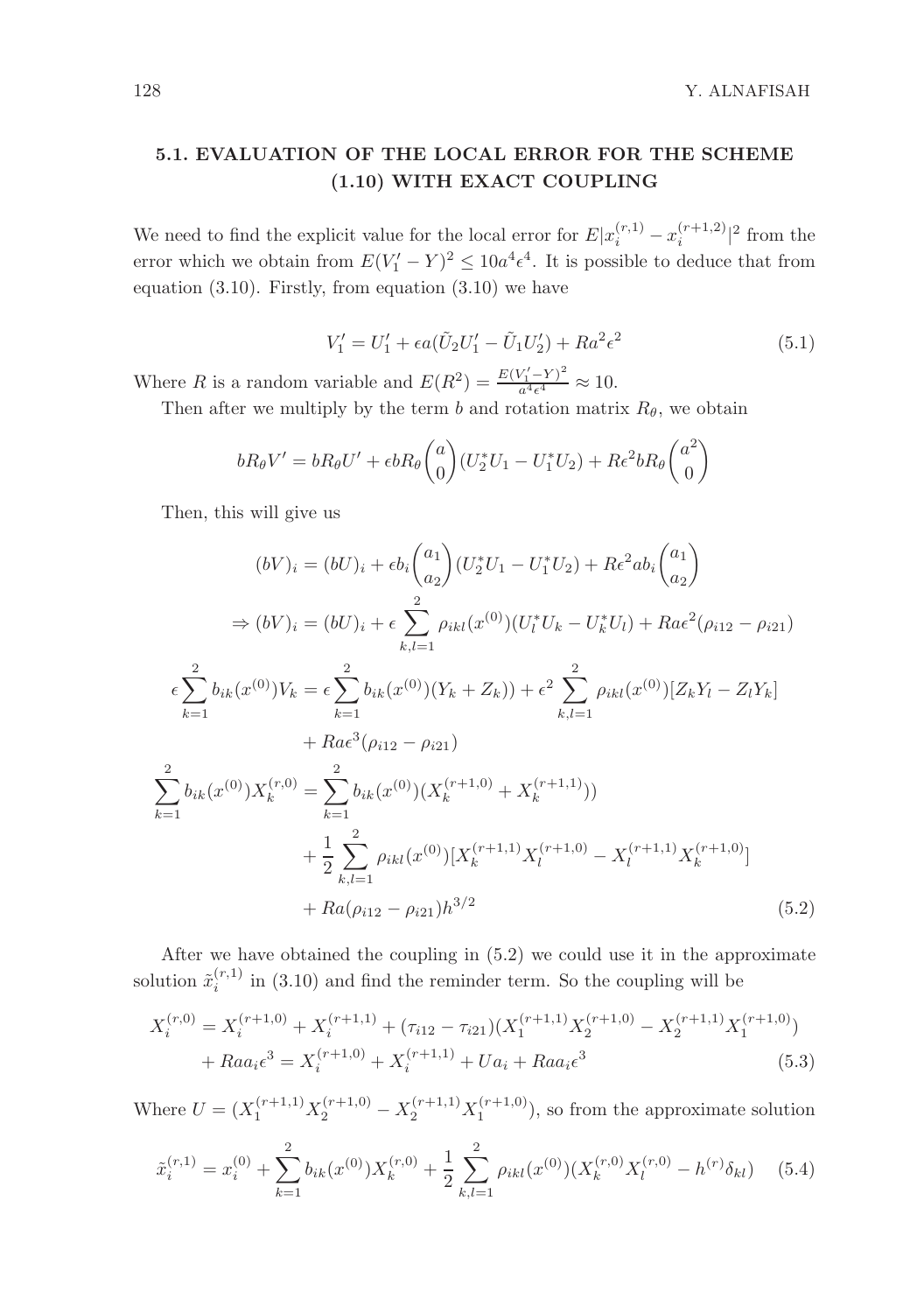we will have

$$
\tilde{x}_{i}^{(r,1)} = x_{i}^{(0)} + \sum_{k=1}^{2} b_{ik}(x^{(0)}) (X_{k}^{(r+1,0)} + X_{k}^{(r+1,1)} + Ua_{k}) + Ra(\rho_{i12} - \rho_{i21})h^{3/2} \n+ \frac{1}{2} \sum_{k,l=1}^{2} \rho_{ikl}(x^{(0)}) [(X_{k}^{(r+1,0)} + X_{k}^{(r+1,1)} + Ua_{k}) (X_{l}^{(r+1,0)} + X_{l}^{(r+1,1)} + Ua_{l}) - h^{(r)}\delta_{kl}]
$$
\n(5.5)

From this equation and after we find the multiplication we will have the following bound

$$
E\left(\sum_{k,l=1}^{2} \rho_{ikl} \left(\left[\left(X_{k}^{(r+1,0)} + X_{k}^{(r+1,1)}\right)Ua_{l}\right] + \left[\left(X_{l}^{(r+1,0)} + X_{l}^{(r+1,1)}\right)Ua_{k}\right]\right)\right)^{2}
$$
\n
$$
= E\left(\sum_{k,l=1}^{2} \left(\rho_{ikl} + \rho_{ilk}\right)\left(X_{k}^{(r+1,0)} + X_{k}^{(r+1,1)}\right)a_{l}U\right)^{2}
$$
\n
$$
= E\left(2\rho_{i11}\left(X_{1}^{(r+1,0)} + X_{1}^{(r+1,1)}\right)a_{1}U + \left(\rho_{i12} + \rho_{i21}\right)\left(X_{1}^{(r+1,0)} + X_{1}^{(r+1,1)}\right)a_{2}U\right)
$$
\n
$$
+ (\rho_{i21} + \rho_{i12})\left(X_{2}^{(r+1,0)} + X_{2}^{(r+1,1)}\right)a_{1}U + 2\rho_{i22}\left(X_{2}^{(r+1,0)} + X_{2}^{(r+1,1)}\right)a_{2}U\right)^{2}
$$
\n
$$
= 32\rho_{i11}^{2}a_{1}^{2}h^{3} + 8(\rho_{i12} + \rho_{i21})^{2}a_{2}^{2}h^{3} + 8(\rho_{i21} + \rho_{i12})^{2}a_{1}^{2}h^{3} + 32\rho_{i22}a_{2}^{2}h^{3}
$$
\n
$$
+ 32\rho_{i11}(\rho_{i12} + \rho_{i21})a_{1}a_{2}h^{3} + 32\rho_{i22}(\rho_{i12} + \rho_{i21})a_{1}a_{2}h^{3}
$$
\n
$$
= 32\sum_{k=1}^{2}\rho_{ikk}^{2}a_{k}^{2}h^{3} + 8\sum_{k \neq m}^{2}(\rho_{ikm} + \rho_{imk})^{2}a_{m}^{2}h^{3} + 32\sum_{k \neq m}^{2}\rho_{ikk}(\rho_{ikm} + \rho_{imk})a_{m}a_{k}h^{3}
$$
\n
$$
= \sum_{k \neq m}^{
$$

Thus from equation (5.3) and (5.4) we will have

$$
\tilde{x}_{i}^{(r,1)} = x_{i}^{(0)} + \sum_{k=1}^{2} b_{ik}(x^{(0)}) (X_{k}^{(r+1,0)} + X_{k}^{(r+1,1)} + Ua_{k}) + Ra(\rho_{i12} - \rho_{i21})h^{3/2}
$$
  
+ 
$$
\frac{1}{2} \sum_{k,l=1}^{2} \rho_{ikl}(x^{(0)}) [X_{k}^{(r+1,0)} X_{l}^{(r+1,0)} + X_{k}^{(r+1,0)} X_{l}^{(r+1,1)} + X_{k}^{(r+1,1)} X_{l}^{(r+1,0)}
$$
  
+ 
$$
X_{k}^{(r+1,1)} X_{l}^{(r+1,1)} - h^{(r)} \delta_{kl}] + \sum_{k,l=1}^{2} (\rho_{ikl} + \rho_{ilk}) (X_{k}^{(r+1,0)} + X_{k}^{(r+1,1)}) a_{il} U
$$
  
= 
$$
x_{i}^{(0)} + \sum_{k=1}^{2} b_{ik}(x^{(0)}) (X_{k}^{(r+1,0)} + X_{k}^{(r+1,1)}) + \frac{1}{2} \sum_{k,l=1}^{2} \rho_{ikl}(x^{(0)}) [X_{k}^{(r+1,1)} X_{l}^{(r+1,0)}
$$
  
- 
$$
X_{l}^{(r+1,1)} X_{k}^{(r+1,0)}] + Ra(\rho_{i12} - \rho_{i21})h^{3/2} + \frac{1}{2} \sum_{k,l=1}^{2} \rho_{ikl}(x^{(0)}) [X_{k}^{(r+1,0)} X_{l}^{(r+1,0)}
$$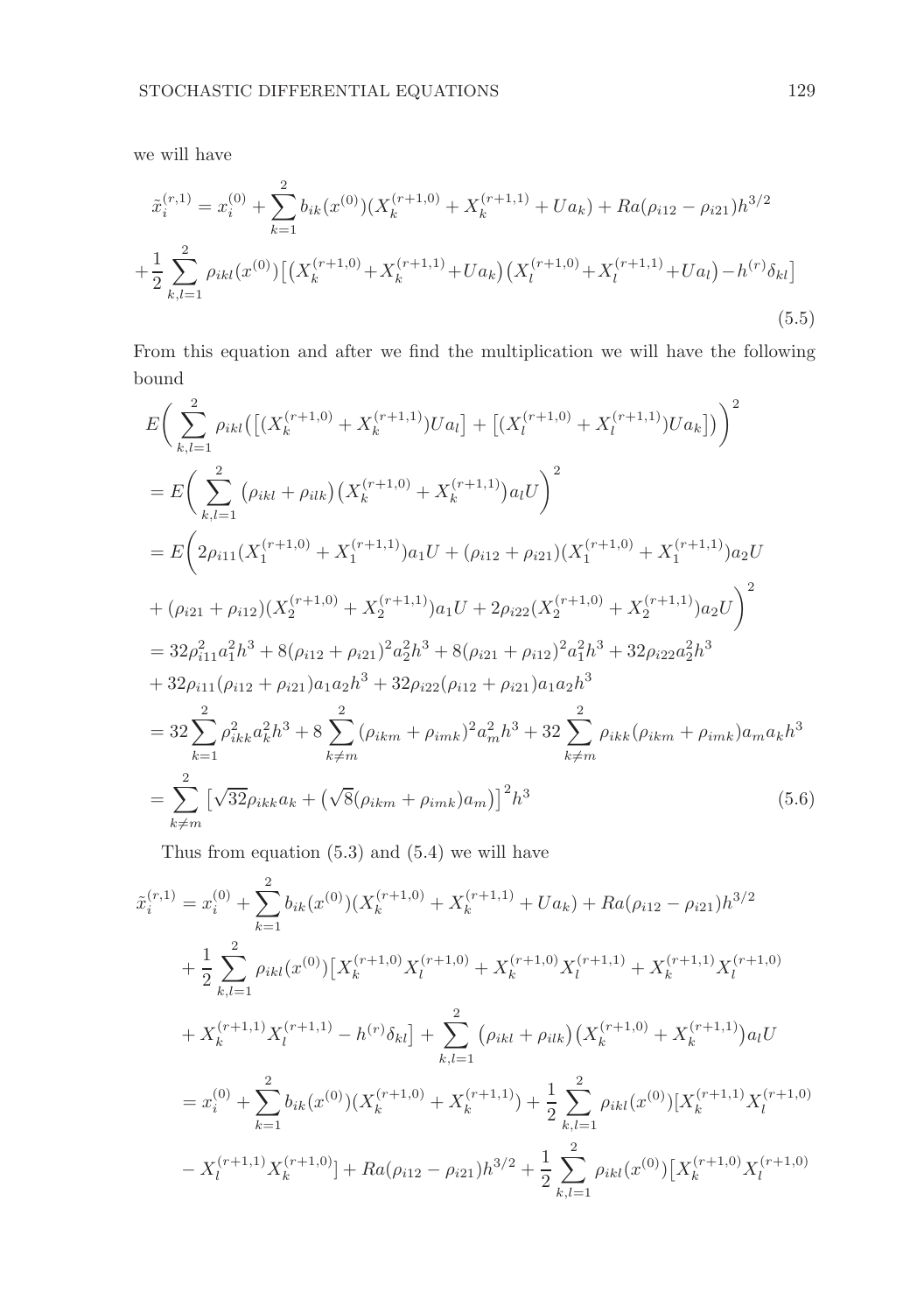$$
+ X_{k}^{(r+1,0)} X_{l}^{(r+1,1)} + X_{k}^{(r+1,1)} X_{l}^{(r+1,0)} + X_{k}^{(r+1,1)} X_{l}^{(r+1,1)} - h^{(r)} \delta_{kl}]
$$
  
+ 
$$
\sum_{k,l=1}^{2} (\rho_{ikl} + \rho_{ilk}) (X_{k}^{(r+1,0)} + X_{k}^{(r+1,1)}) a_{l} U
$$
  
= 
$$
x_{i}^{(0)} + \sum_{k=1}^{2} b_{ik} (x^{(0)}) (X_{k}^{(r+1,0)} + X_{k}^{(r+1,1)}) + \sum_{k,l=1}^{2} \rho_{ikl} (x^{(0)}) [X_{k}^{(r+1,1)} X_{l}^{(r+1,0)}]
$$
  
+ 
$$
Ra(\rho_{i12} - \rho_{i21}) h^{3/2}
$$
  
+ 
$$
\frac{1}{2} \sum_{k,l=1}^{2} \rho_{ikl} (x^{(0)}) [X_{k}^{(r+1,0)} X_{l}^{(r+1,0)} + X_{k}^{(r+1,1)} X_{l}^{(r+1,1)} - h^{(r)} \delta_{kl}]
$$
  
+ 
$$
\sum_{k,l=1}^{2} (\rho_{ikl} + \rho_{ilk}) (X_{k}^{(r+1,0)} + X_{k}^{(r+1,1)}) a_{l} U
$$
(5.7)

And we have

$$
\tilde{x_i}^{(r+1,2)} = x_i^{(0)} + \sum_{k=1}^2 b_{ik}(x^{(0)}) (X_k^{(r+1,0)} + X_k^{(r+1,1)}) \n+ \sum_{l,k=1}^2 \rho_{ikl}(x^{(0)}) X_k^{(r+1,1)} X_l^{(r+1,0)} \n+ \frac{1}{2} \sum_{l,k=1}^2 \rho_{ikl}(x^{(0)}) (X_k^{(r+1,0)} X_l^{(r+1,0)} + X_k^{(r+1,1)} X_l^{(r+1,1)} - h^{(r)} \delta_{kl}) + O((h^{(r)})^{3/2})
$$
\n(5.8)

Finally we compare  $\tilde{x}_i^{(r,1)}$  with  $\tilde{x}_i^{(r+1,2)}$  to obtain the local error. i.e.

$$
(\tilde{x}_{i}^{(r,1)} - \tilde{x}_{i}^{(r+1,2)}) = \left(x_{i}^{(0)} + \sum_{k=1}^{2} b_{ik}(x^{(0)}) (X_{k}^{(r+1,0)} + X_{k}^{(r+1,1)})
$$
  
+ 
$$
\sum_{k,l=1}^{2} \rho_{ikl}(x^{(0)}) [X_{k}^{(r+1,1)} X_{l}^{(r+1,0)}] + Ra(\rho_{i12} - \rho_{i21})h^{3/2}
$$
  
+ 
$$
\frac{1}{2} \sum_{k,l=1}^{2} \rho_{ikl}(x^{(0)}) [X_{k}^{(r+1,0)} X_{l}^{(r+1,0)} + X_{k}^{(r+1,1)} X_{l}^{(r+1,1)} - h^{(r)} \delta_{kl}]
$$
  
+ 
$$
\sum_{k,l=1}^{2} (\rho_{ikl} + \rho_{ilk}) (X_{k}^{(r+1,0)} + X_{k}^{(r+1,1)}) a_{l} U
$$
  
- 
$$
\left(x_{i}^{(0)} + \sum_{k=1}^{2} b_{ik}(x^{(0)}) (X_{k}^{(r+1,0)} + X_{k}^{(r+1,1)})
$$
  
+ 
$$
\sum_{l,k=1}^{2} \rho_{ikl}(x^{(0)}) X_{k}^{(r+1,1)} X_{l}^{(r+1,0)}
$$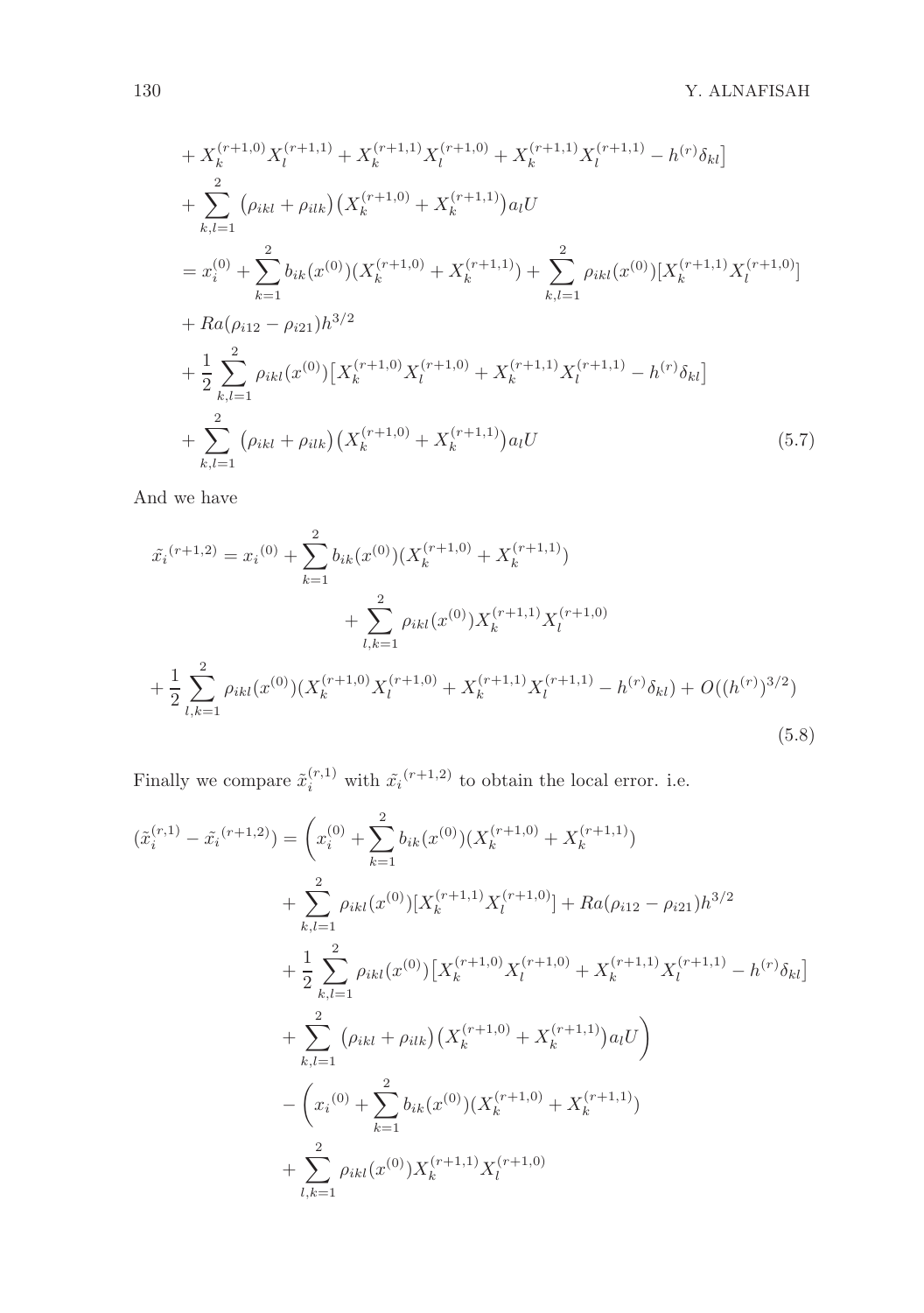$$
+\frac{1}{2}\sum_{l,k=1}^{2}\rho_{ikl}(x^{(0)})(X_k^{(r+1,0)}X_l^{(r+1,0)} + X_k^{(r+1,1)}X_l^{(r+1,1)} - h^{(r)}\delta_{kl})
$$
  
+  $O((h^{(r)})^{3/2})$   
=  $Ra(\rho_{i12} - \rho_{i21})h^{3/2} + \sum_{k,l=1}^{2} (\rho_{ikl} + \rho_{ilk})(X_k^{(r+1,0)} + X_k^{(r+1,1)})a_lU$   
(5.9)

So

$$
E|x_i^{(r,1)} - x_i^{(r+1,2)}|^2 = E|Ra(\rho_{i12} - \rho_{i21})h^{3/2}
$$
  
+ 
$$
\sum_{k,l=1}^2 (\rho_{ikl} + \rho_{ilk})(X_k^{(r+1,0)} + X_k^{(r+1,1)})a_lU|^2
$$
  

$$
\leq \{10a^2(\rho_{i12} - \rho_{i21})^2 + \sum_{k \neq m}^2 [\sqrt{32}\rho_{ikk}a_k + (\sqrt{8}(\rho_{ikm} + \rho_{imk})a_m)]^2\}h^3
$$
  
+ 
$$
E\left[\left(Ra(\rho_{i12} - \rho_{i21})h^{3/2}\right)\left(\sum_{k,l=1}^2 (\rho_{ikl} + \rho_{ilk})\left(X_k^{(r+1,0)} + X_k^{(r+1,1)}\right)a_lU\right)\right]
$$
  
= 
$$
\{10a^2(\rho_{i12} - \rho_{i21})^2 + \sum_{k \neq m}^2 [\sqrt{32}\rho_{ikk}a_k + (\sqrt{8}(\rho_{ikm} + \rho_{imk})a_m)]^2\}h^3
$$
 (5.10)

In the last step we have that the expectation of the crossing term equals zero, i.e.

$$
E\bigg[\big(Ra(\rho_{i12}-\rho_{i21})h^{3/2}\big)\big(\sum_{k,l=1}^2\big(\rho_{ikl}+\rho_{ilk}\big)\big(X_k^{(r+1,0)}+X_k^{(r+1,1)}\big)a_lU\big)\bigg]=0\quad(5.11)
$$

Because from equation (5.1) we have that the random variable  $R$  equal to

$$
R = \frac{V'_1 - U'_1 - \epsilon a (\tilde{U}_2 U'_1 - \tilde{U}_1 U'_2)}{a^2 \epsilon^2}
$$
  
= 
$$
\frac{V'_1 - U'_1 - \epsilon a (\tilde{U}_2 U'_1 - \tilde{U}_1 U'_2)}{a^2 h}
$$
 (5.12)

and

$$
\sum_{k,l=1}^{2} (\rho_{ikl} + \rho_{ilk}) \left( X_k^{(r+1,0)} + X_k^{(r+1,1)} \right) a_l U
$$
\n
$$
= \sum_{k,l=1}^{2} \rho_{ikl} \left( \left[ (X_k^{(r+1,0)} + X_k^{(r+1,1)}) U a_l \right] + \left[ (X_l^{(r+1,0)} + X_l^{(r+1,1)}) U a_k \right] \right)
$$
\n
$$
= [2\rho_{i11} U_1' a_1 + (\rho_{i12} + \rho_{i21}) U_1' a_2 + (\rho_{i21} + \rho_{i12}) U_2' a_1 + 2\rho_{i22} (U_2') a_2] \epsilon U
$$
\n
$$
= \left( \left[ 2\rho_{i11} a_1 + (\rho_{i12} + \rho_{i21}) a_2 \right] U_1' + \left[ (\rho_{i21} + \rho_{i12}) a_1 + 2\rho_{i22} a_2 \right] U_2' \right) \epsilon U
$$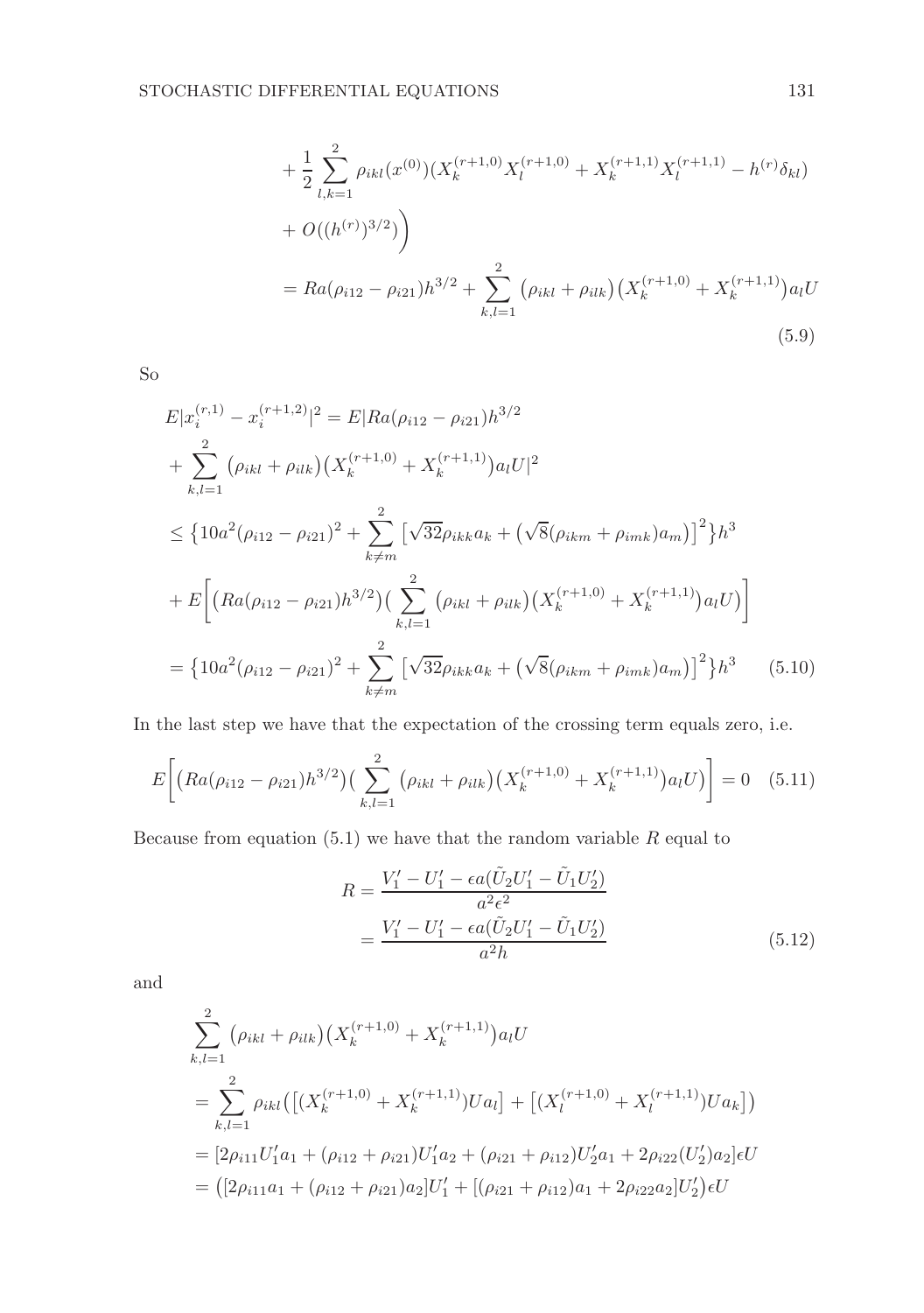$$
= (L_1U'_1 + L_2U'_2)\epsilon U
$$
  
=  $(L_1U'_1 + L_2U'_2)\epsilon (\tilde{U}_2U'_1 - \tilde{U}_1U'_2)$  (5.13)

where  $L_1 = 2\rho_{i11}a_1 + (\rho_{i12} + \rho_{i21})a_2$  and  $L_2 = (\rho_{i21} + \rho_{i12})a_1 + 2\rho_{i22}a_2$ . Replacing  $(5.12)$  and  $(5.13)$  in  $(5.11)$  we will obtain the following

$$
E\left[\left(\left(\frac{V_1'-U_1'-\epsilon a(\tilde{U}_2 U_1'-\tilde{U}_1 U_2')}{a^2h}\right)a(\rho_{i12}-\rho_{i21})h^{3/2}\right)(L_1U_1'+L_2U_2')\epsilon(\tilde{U}_2U_1'-\tilde{U}_1U_2')\right]
$$
\n
$$
= E\left[\frac{2}{a}(\rho_{i12}-\rho_{i21})h\left(V_1'-U_1'-\epsilon a(\tilde{U}_2 U_1'-\tilde{U}_1 U_2')\right)\left(L_1U_1'\tilde{U}_2U_1'-L_1U_1'\tilde{U}_1U_2'\right) + L_2U_2'\tilde{U}_2U_1'-L_2U_2'\tilde{U}_1U_2'\right)\right]
$$
\n
$$
= E\left[\frac{2}{a}(\rho_{i12}-\rho_{i21})h\left(L_1U_1'\tilde{U}_2U_1'V_1'-L_1U_1'\tilde{U}_1U_2'V_1'+L_2U_2'\tilde{U}_2U_1'V_1'-L_2U_2'\tilde{U}_1U_2'V_1'\right) + L_1U_1'\tilde{U}_2U_1'U_1'-L_1U_1'\tilde{U}_1U_2'U_1'+L_2U_2'\tilde{U}_2U_1'U_1'-L_2U_2'\tilde{U}_1U_2'U_1'+L_1U_1'\tilde{U}_2U_1'\tilde{U}_2U_1'
$$
\n
$$
-L_1U_1'\tilde{U}_1U_2'\tilde{U}_2U_1'+L_2U_2'\tilde{U}_2U_1'\tilde{U}_2U_1'-L_2U_2'\tilde{U}_1U_2'\tilde{U}_2U_1'+L_1U_1'\tilde{U}_2U_1'\tilde{U}_1U_2'
$$
\n
$$
-L_1U_1'\tilde{U}_1U_2'\tilde{U}_1U_2'+L_2U_2'\tilde{U}_2U_1'\tilde{U}_1U_2'-L_2U_2'\tilde{U}_1U_2'\tilde{U}_1U_2'\right)] \qquad (5.14)
$$

Now we need to find the expectation of each term separately. As we mention before in section 3, we start by generating independent  $N(0, 1)$  variables  $U'_1, U'_2, Q, R$  and  $\alpha$  taking the value  $\pm 1$  with probability  $\frac{1}{2}$  each. Then set  $V_2' = U_2'$ ,  $\tilde{U}_1 = \alpha Q$  and  $\tilde{U}_2 = \alpha R$ . Also as we defined  $\mathcal{Y} = U'_1 + \alpha (bU'_1 + c)$  and  $V'_1 = \Phi^{-1}(F(\mathcal{Y}))$  where  $F(y)$ is the c.d.f. of  $\mathcal{Y}$  ( here  $\Phi$  is the c.d.f of  $N(0, 1)$ , where  $b = \epsilon aR$  and  $c = -\epsilon aQU'_2$ . This gives  $\mathcal{Y} = U'_1 + \epsilon a(\tilde{U}_2 U'_1 - \tilde{U}_1 U'_2)$ . So we can change the sign of the random variables  $U'_1, U'_2, Q, R$  by multiplying by -1 of any subset of them without altering the distribution. So if we only change the sign of the random variables  $U'_2$ , and  $Q$ , then b and c will not change and also  $\mathcal Y$  will not change, so  $V'_1$  will not change. Therefore all the following terms will equal zero i.e.

$$
E(-U_2'\tilde{U}_2U_1'V_1') = E(U_2'\tilde{U}_2U_1'V_1') = 0
$$
\n(5.15)

$$
E(-U_2'\tilde{U}_1U_2'V_1') = E(U_2'\tilde{U}_1U_2'V_1') = 0
$$
\n(5.16)

On the other hand, if we change the sign of  $U'_1$ , and  $U'_2$ , then we will get  $-c$  and  $-\mathcal{Y}$ and hence we will have the c.d.f. of  $-\mathcal{Y}$  which we call  $\bar{F}(y)$ , so

$$
\begin{aligned} \bar{F}(y) &= P(-\mathcal{Y} \le y) \\ &= P(\mathcal{Y} \ge -y) \\ &= 1 - F(-y) \end{aligned}
$$

so we will have

$$
\Phi^{-1}(\bar{F}(-\mathcal{Y})) = \Phi^{-1}(1 - F(\mathcal{Y})) = -\Phi^{-1}(F(\mathcal{Y})) = -V_1'
$$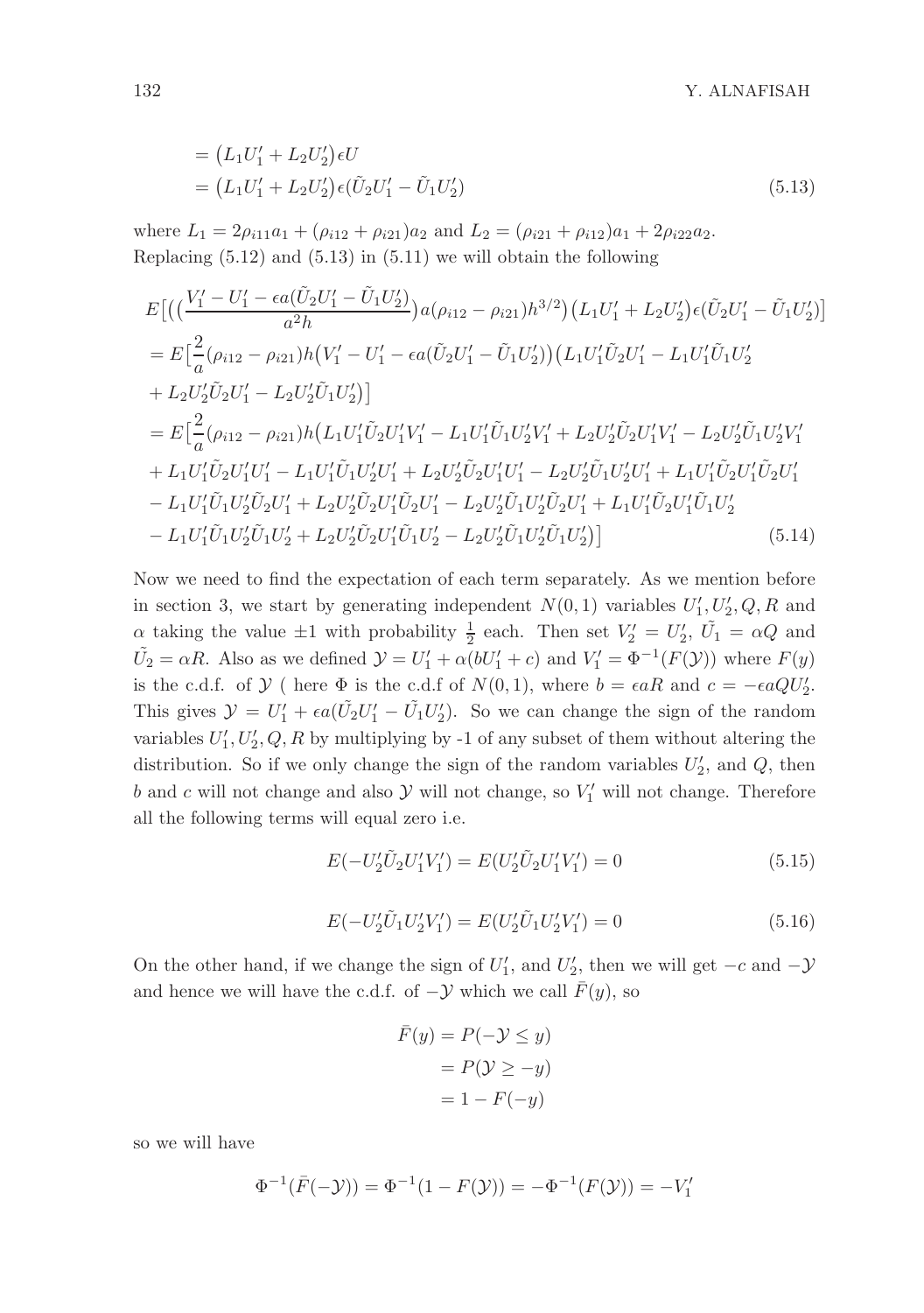therefore the following terms will equal zero i.e.

$$
E(-U_1'\tilde{U}_2U_1'V_1') = E(U_1'\tilde{U}_2U_1'V_1') = 0
$$
\n(5.17)

$$
E(-U_1'\tilde{U}_1U_2'V_1') = E(U_1'\tilde{U}_1U_2'V_1') = 0
$$
\n(5.18)

For the rest of the expectations the result will be zero because all the random variables are mutually independent, so

$$
E\left[\frac{2}{a}(\rho_{i12} - \rho_{i21})h\left(L_{1}U_{1}'\tilde{U}_{2}U_{1}'U_{1}' - L_{1}U_{1}'\tilde{U}_{1}U_{2}'U_{1}' + L_{2}U_{2}'\tilde{U}_{2}U_{1}'U_{1}' - L_{2}U_{2}'\tilde{U}_{1}U_{2}'U_{1}'\right) \right] + L_{1}U_{1}'\tilde{U}_{2}U_{1}'\tilde{U}_{2}U_{1}' - L_{1}U_{1}'\tilde{U}_{1}U_{2}'\tilde{U}_{2}U_{1}' + L_{2}U_{2}'\tilde{U}_{2}U_{1}'\tilde{U}_{2}U_{1}' - L_{2}U_{2}'\tilde{U}_{1}U_{2}'\tilde{U}_{2}U_{1}'\right) + L_{1}U_{1}'\tilde{U}_{2}U_{1}'\tilde{U}_{1}U_{2}' - L_{1}U_{1}'\tilde{U}_{1}U_{2}'\tilde{U}_{1}U_{2}' + L_{2}U_{2}'\tilde{U}_{2}U_{1}'\tilde{U}_{1}U_{2}' - L_{2}U_{2}'\tilde{U}_{1}U_{2}'\tilde{U}_{1}U_{2}'\right) = 0
$$
\n(5.19)

Finally, we have shown from (5.17) to (5.19) that the expectation of all terms in the crossing term equal zero and then the result of equation (5.11) will be zero i.e.

$$
E\bigg[\big(Ra(\rho_{i12}-\rho_{i21})h^{3/2}\big)\big(\sum_{k,l=1}^2\big(\rho_{ikl}+\rho_{ilk}\big)\big(X_k^{(r+1,0)}+X_k^{(r+1,1)}\big)a_lU\big)\bigg]=0
$$

# 5.2. EVALUATION OF THE LOCAL ERROR OF SCHEME (1.10) WITH TRIVIAL COUPLING

First of all, we compare  $\tilde{x}_k^{(r,j+1)}$  with  $\tilde{x}_k^{(r+1,2j+2)}$  $\kappa^{(\tau+1,2j+2)}$ , we have

$$
\tilde{x}_{i}^{(r,1)} = \tilde{x}_{i}^{(r,0)} + \sum_{k=1}^{d} b_{ik}(\tilde{x}^{(r,0)})X_{k}^{(r,0)} + \frac{1}{2} \sum_{k,l=1}^{d} \rho_{ikl}(\tilde{x}^{(r,0)})(X_{k}^{(r,0)}X_{l}^{(r,0)} - h^{(r)}\delta_{kl})
$$
(5.20)

and suppose we have another approximate solution, i.e.

$$
y = \tilde{x}_i^{(r+1,2j)} + \sum_{k=1}^d b_{ik}(\tilde{x}^{(r+1,2j)})X_k^{(r,j)} + \frac{1}{2} \sum_{k,l=1}^d \rho_{ikl}(\tilde{x}^{(r+1,2j)})(X_k^{(r,j)}X_l^{(r,j)} - h^{(r)}\delta_{kl})
$$
\n(5.21)

And also

$$
\tilde{x}_{i}^{(r+1,1)} = \tilde{x}_{i}^{(r+1,0)} + \sum_{k=1}^{d} b_{ik} (\tilde{x}^{(r+1,0)}) X_{k}^{(r+1,0)} + \frac{1}{2} \sum_{k,l=1}^{d} \rho_{ikl} (\tilde{x}^{(r+1,0)}) (X_{k}^{(r+1,0)} X_{l}^{(r+1,0)} - h^{(r+1)} \delta_{kl})
$$
\n(5.22)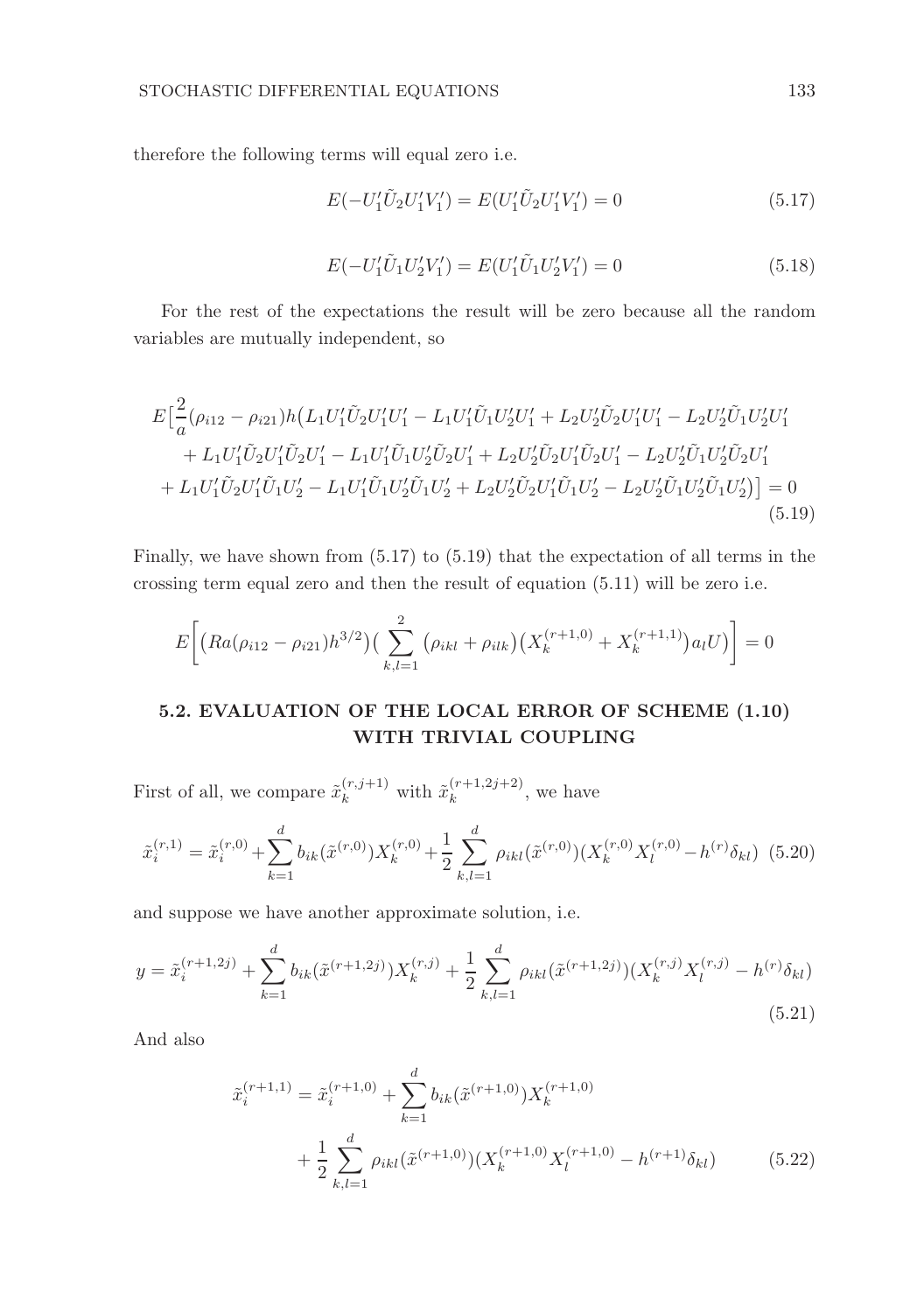$$
\tilde{x}_{i}^{(r+1,2)} = \tilde{x}_{i}^{(r+1,1)} + \sum_{k=1}^{d} b_{ik}(\tilde{x}^{(r+1,1)}) X_{k}^{(r+1,1)} + \frac{1}{2} \sum_{k,l=1}^{d} \rho_{ikl}(\tilde{x}^{(r+1,1)})(X_{k}^{(r+1,1)} X_{l}^{(r+1,1)} - h^{(r+1)} \delta_{kl})
$$
\n(5.23)

Now,  $b_{ik}(\tilde{x}^{(r+1,1)}) = b_{ik}(\tilde{x}^{(r+1,0)}) + \rho_{ikl}(\tilde{x}^{(r+1,0)})(X_k^{(r+1,0)})$  $b_k^{(r+1,0)}$  +  $O(h)$ and  $\rho_{ikl}(\tilde{x}^{(r+1,1)}) = \rho_{ikl}(\tilde{x}^{(r+1,0)}) + O(h^{1/2})$ 

Using these relations in (5.23) and combining it with (5.22) we get

$$
\tilde{x_i}^{(r+1,2)} = \tilde{x_i}^{(r+1,0)} + \sum_{k=1}^d b_{ik} (\tilde{x_i}^{(r+1,0)})(X_k^{(r+1,0)} + X_k^{(r+1,1)}) \n+ \sum_{l,k=1}^d \rho_{ikl} (\tilde{x}^{(r+1,0)}) X_k^{(r+1,1)} X_l^{(r+1,0)} \n+ \frac{1}{2} \sum_{l,k=1}^d \rho_{ikl} (\tilde{x}^{(r+1,0)})(X_k^{(r+1,0)} X_l^{(r+1,0)} + X_k^{(r+1,1)} X_l^{(r+1,1)} - h^{(r)} \delta_{kl}) + O((h^{(r)})^{3/2})
$$
\n(5.24)

Then the coupling will satisfy

$$
\tilde{x}_{k}^{(r,1)} - \tilde{x}_{k}^{(r+1,2)} = \sum_{k,l=1}^{d} \rho_{ikl}(X_{k}^{(r+1,1)}X_{l}^{(r+1,0)} - X_{l}^{(r+1,1)}X_{k}^{(r+1,0)}) + O((h^{(r)})^{3/2})
$$
(5.25)

Now we will reformulate (5.25) by a scaling. We fix r write  $\epsilon = (h^{(r)})^{1/2}$ ,  $X_i^{(r+1,0)}$  =  $\epsilon Y_i$  and  $X_i^{(r+1,1)} = \epsilon Z_i$ . Then  $(Y_1, \cdots, Y_d, Z_1, \cdots, Z_d)$  are independent and  $N(0, 1/2)$ . So that

$$
\tilde{x}_{k}^{(r,1)} - \tilde{x}_{k}^{(r+1,2)} = \epsilon \sum_{k,l=1}^{d} \rho_{ikl} (Z_k Y_l - Z_l Y_k) + O(\epsilon^2)
$$
\n(5.26)

and

 $\overline{a}$ 

$$
E(Z_1Y_2 - Z_2Y_1)^2 = E(Z_1Y_2)^2 - 2E(Z_1Y_2)E(Z_2Y_1) + E(Z_2Y_1)^2 = 1 + 1 = 2 \quad (5.27)
$$

therefore the local error for the trivial coupling will be

$$
E|x_i^{(r,1)} - x_i^{(r+1,2)}|^2 = E\left|\sum_{k,l=1}^d \rho_{ikl}(X_k^{(r+1,1)}X_l^{(r+1,0)} - X_l^{(r+1,1)}X_k^{(r+1,0)})\right|^2
$$
  
=  $2(\rho_{i12}^2 + \rho_{i21}^2)h^2 + O(h^3)$  (5.28)

Then we follow the same procedure to get the local error for the  $j<sup>th</sup>$  step.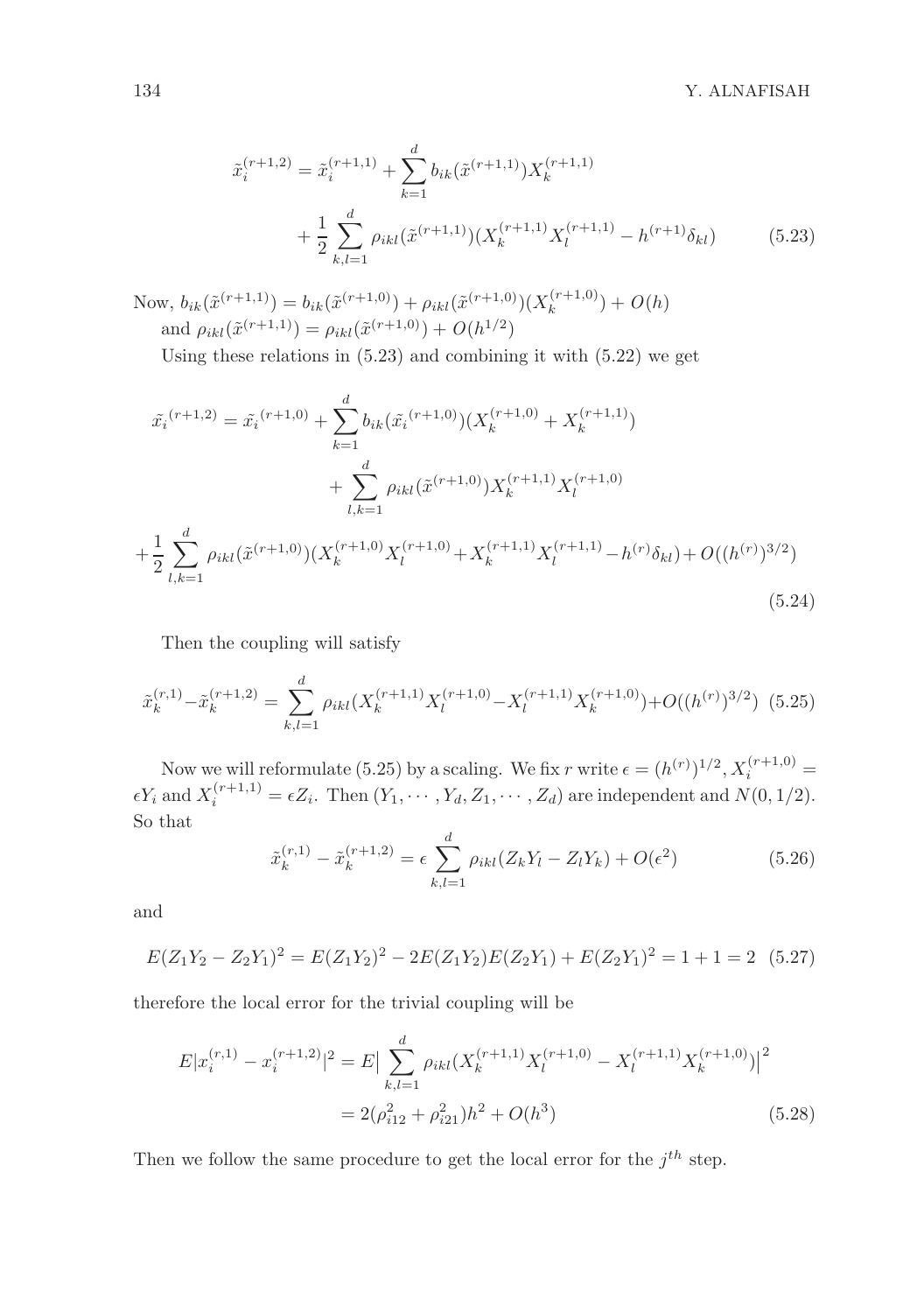So we need to compare the local error for scheme  $(1.10)$  with exact and trivial coupling in the same starting points. As we have mentioned before that the local error will work for the  $j<sup>th</sup>$  step as the initial step and hence we have obtained that the local error for scheme (1.10) with exact coupling

$$
E|y - x^{(r+1,2j+2)}|^2
$$
  
\n
$$
\leq \left\{ 10a^2 \sum_{i=1}^2 (\rho_{i12} - \rho_{i21})^2 + \sum_{i=1, k \neq m}^2 \left[ \sqrt{32} \rho_{ikk} a_k + \left( \sqrt{8} (\rho_{ikm} + \rho_{imk}) a_m \right) \right]^2 \right\} h^3
$$

and for the trivial coupling is

$$
E|y - x^{(r+1,2j+2)}|^2 \le 2\sum_{i=1}^2 (\rho_{i12}^2 + \rho_{i21}^2)h^2.
$$

So as we have mentioned in the previous box that from the value of  $a^2 = (a_1^2 + a_2^2)$ which defines as a function of  $a_i = \frac{1}{2} \sum_j c_{ij} (x^{(r,j)}) \rho_{ikl} (x^{(r,j)})$  and if  $K_1 = 2 \sum_{i=1}^2 (\rho_{i12}^2 +$  $\rho_{i21}^2$ ) and  $K_2 a^2 h^3 = \left\{ 10a^2 \sum_{i=1}^2 (\rho_{i12} - \rho_{i21})^2 + \sum_{i=1, k \neq m}^2 \left[ \sqrt{32} \rho_{ikk} a_k + \sqrt{\sqrt{8} (\rho_{ikm} + \rho_{ikm}^2)^2} \right] \right\}$  $(\rho_{imk})a_m$ ]<sup>2</sup>} $h^3$  which gives

$$
K_2 = \frac{10a^2 \sum_{i=1}^2 (\rho_{i12} - \rho_{i21})^2 + \sum_{i=1, k \neq m}^2 \left[ \sqrt{32} \rho_{ikk} a_k + \left( \sqrt{8} (\rho_{ikm} + \rho_{imk}) a_m \right) \right]^2}{a^2}.
$$

Then we use the following condition that if  $K_2 a^2 h^3 > K_1 h^2$  which gives  $a^2 > \frac{K_3}{h}$ , then we choose the solution which has scheme (1.10) with the trivial coupling and if not we use the other solution which has scheme  $(1.10)$  with the exact coupling, . So the local error of the combined method will be the minimum of their local errors. i.e.

$$
E(|y - x^{(r+1,2j+2)}|^2 | \mathcal{F}_j) \le \min\left[K_1 h^2, K_2 a^2 h^3\right]
$$
\n(5.29)

and then

$$
E|y - x^{(r+1,2j+2)}|^2 \le E\left(\min\left[K_1h^2, K_2a^2h^3\right]\right) \tag{5.30}
$$

We will describe two methods of finding the expectation in (5.30) using the following non-invertible SDE to illustrate the results.

$$
dX_1(t) = X_2(t)dW_1(t) + (X_1(t) + t)dW_2(t),
$$
  
\n
$$
dX_2(t) = e^{-X_2^2(t)}dW_1(t) + (X_1(t) - X_2(t))dW_2(t),
$$
  
\nfor  $0 \le t \le 1$ , with  $X_1(0) = 2$  and  $X_2(0) = 0$  (5.31)

When the determinant is near from zero for the inverse matrix  $b_{ik}(x)$  then that means we will obtain a big value for  $a^2$  and at the same time we will get the big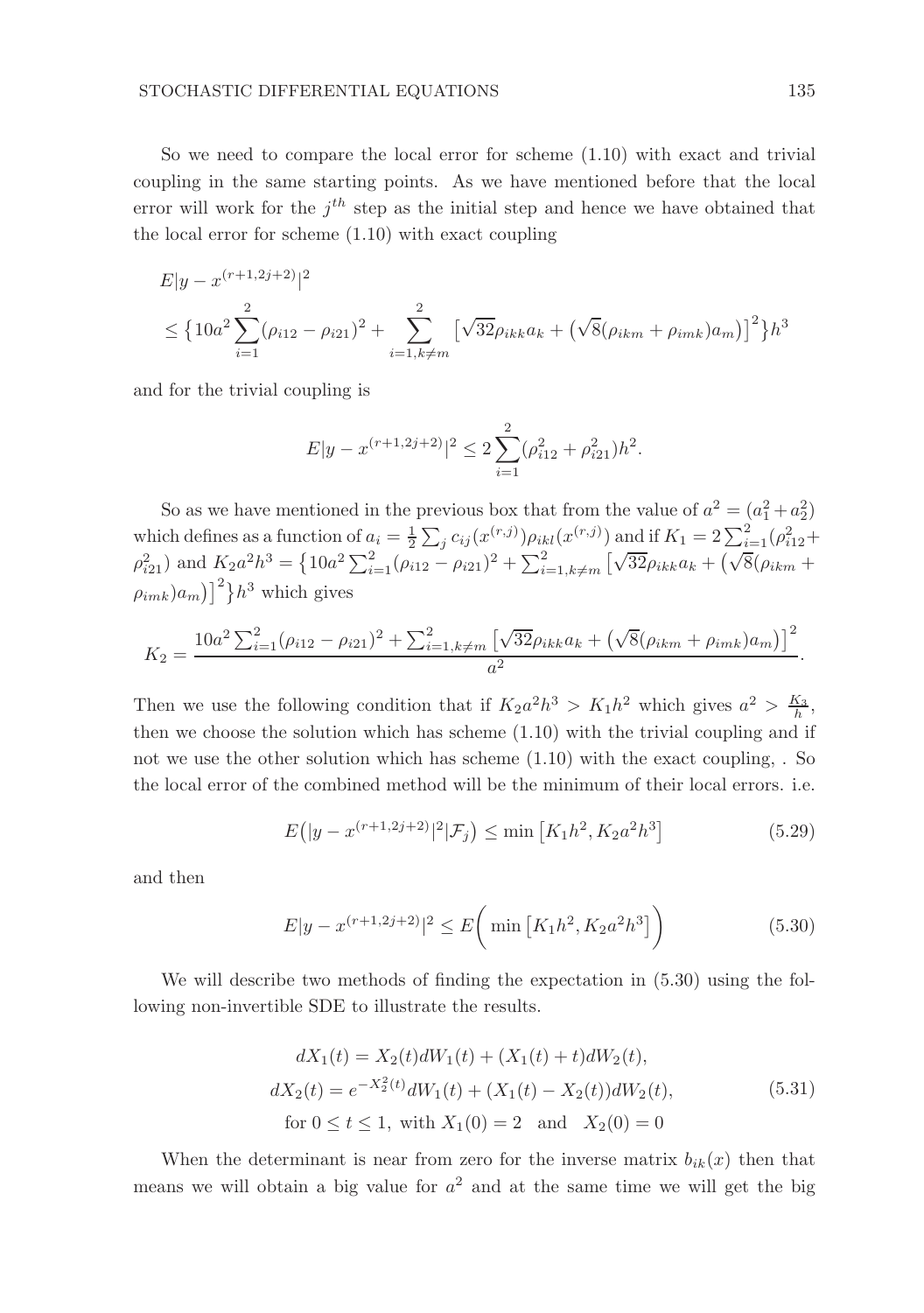value for the exact coupling error i.e.  $(K_2a^2h^3)$ . For a particular example from the previous SDE we have the value of the inverse matrix will be

$$
c_{ij} = \frac{1}{y(x-y) - e^{-y^{2}}(x+t)} \left[ \begin{array}{cc} (x-y) & -(x+t) \\ -e^{-y^{2}} & y \end{array} \right]
$$

which means when  $(y(x - y) - e^{-y^2}(x + t))^2$  becomes close to the zero then  $a^2$  will be too large. So in the following discussion we will try to control this problem and see the behavior of the combined method.

For the first method we will try to find the the following expectation directly  $E[\min(K_1h^2, K_2a^2h^3)]$  and then see what the convergence result for the behavior of its integral. To evaluate this we will use the  $H\ddot{o}rmander Theorem (Theorem 1.2)$  and then we could deduce the expected error for the integration for the function a. For the second method we will find the estimate of the error in (5.30) by doing a number of simulations for the previous SDE with different step sizes.

For the first method we will assume that the *Hörmander* conditions hold and then let f is a density function of  $x^{(r,j)}$  and by applying the Hörmander theorem we assume that  $|f(x, y)|$  bounded by a constant  $K(y)$  and for fixed y we also have the following bound

$$
\int f(x,y)dx \le K(y)
$$

The constant  $K(y)$  depends on y and it decreases rapidly when y become very big. So

$$
E[\min(K_1h^2, K_2a^2h^3)] = Lh^2 \int \int \min(1, (a_1^2 + a_2^2)h) f(x, y) dx dy
$$
  

$$
\leq Lh^2 \left( K(y) \int \min(1, (a_1^2 + a_2^2)h) dx \right) \tag{5.32}
$$

Here L is a constant and because the term  $K_2 a^2 h^3$  depends on  $a^2 = (a_1^2 + a_2^2)$  which define as a function of  $a_i = \frac{1}{2} \sum_j c_{ij} (x^{(r,j)}) \rho_{ikl} (x^{(r,j)})$ . So we will have

$$
a_1^2 + a_2^2 = \frac{C}{(yx - y^2 - e^{-y^2}x - e^{-y^2}t)^2}
$$

where the term  $\frac{1}{(yx-y^2-e^{-y^2}x-e^{-y^2}t)^2}$  comes from the inverse matrix  $c_{ij}$  and we bound other terms by constant  $C$ . Thus from  $(5.32)$  we obtain

$$
E[\min(K_1h^2, K_2a^2h^3)] = C_1h^2\left(K(y)\int \min(1, \frac{h}{(yx - y^2 - e^{-y^2}x - e^{-y^2}t)^2})dx\right)
$$
  
=  $C_1h^2\left(K(y)\int \min(1, \frac{h}{[(y - e^{-y^2})x - y^2 - e^{-y^2}t)]^2})dx\right)$  (5.33)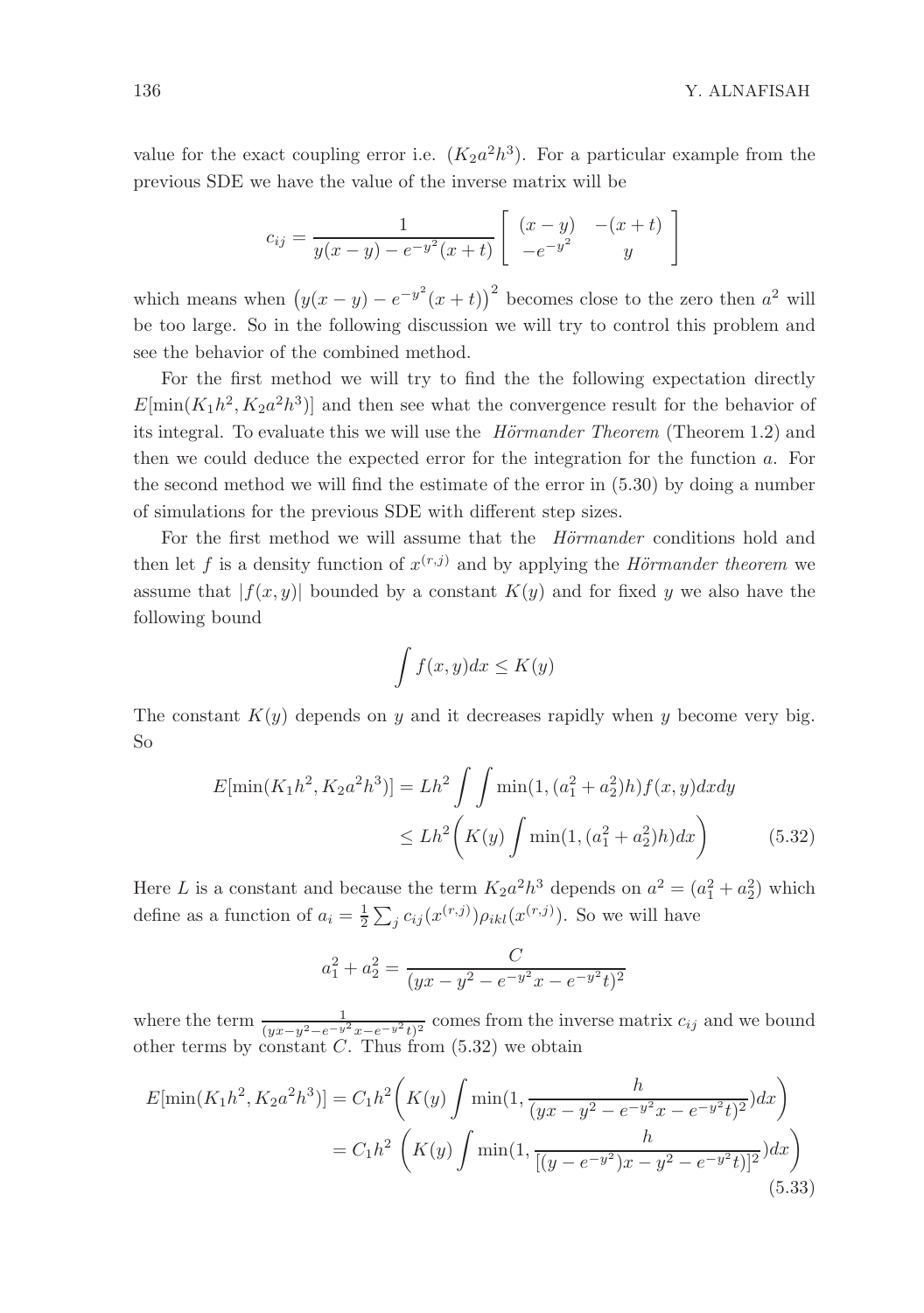Now let  $(y - e^{-y^2})x - y^2 - e^{-y^2}t = u$  then  $\Rightarrow du = (y - e^{-y^2})dx$ , which gives  $\Rightarrow \frac{du}{(y - e^{-y^2})} = dx$ . Then the integral in (5.33) will become

$$
E[\min(K_1 h^2, K_2 a^2 h^3)] \le C_1 h^2 \frac{K(y)}{|y - e^{-y^2}|} \left( 2 \int_0^\infty \min(1, \frac{h}{u^2}) du \right)
$$
  

$$
= L_1 h^2 \frac{K(y)}{|y - e^{-y^2}|} \left( \int_0^{\sqrt{h}} du + h \int_{\sqrt{h}}^\infty \frac{1}{u^2} du \right)
$$
  

$$
= L_1 h^2 \frac{K(y)}{|y - e^{-y^2}|} \left( \sqrt{h} + \sqrt{h} \right)
$$
  

$$
= L_2 h^{(5/2)} \frac{K(y)}{|y - e^{-y^2}|}
$$
(5.34)

We have another bound when we fix  $y$  which will be as the following

$$
\int \min(1, (a_1^2 + a_2^2)h) f(x, y) dx \le \int f(x, y) dx \le K(y)
$$
\n(5.35)

If we define  $y_0$  as the point where  $y - e^{-y^2} = 0$ , then for the expectation we will have the following

$$
E[\min(K_1h^2, K_2a^2h^3)] \le L_2h^2 \int_{-\infty}^{\infty} \min(K(y), \frac{h^{\frac{1}{2}}K(y)}{|y - y_0|}) dy
$$
  
\n
$$
= L_2h^2 \left( h^{\frac{1}{2}} \int_{-\infty}^{y_0 - \sqrt{h}} \frac{K(y)}{|y - y_0|} dy + h^{\frac{1}{2}} \int_{y_0 + \sqrt{h}}^{\infty} \frac{K(y)}{|y - y_0|} dy \right)
$$
  
\n
$$
+ \int_{y_0 - \sqrt{h}}^{y_0 + \sqrt{h}} K(y) dy
$$
  
\n
$$
\le h^2 L[\sqrt{h} |\log(\sqrt{h})| + \sqrt{h} |\log(\sqrt{h})| + 2\sqrt{h}] \tag{5.36}
$$

So we could see from the last step in (5.36) that the dominant term will be of order  $h^{5/2} \log(h)$ . Therefore the order of the local error for the combined method will be

$$
E[\min(K_1 h^2, K_2 a^4 h^3)] = O(|h^{5/2}(\log(h)|))
$$
\n(5.37)

Then we will obtain the global error for the combined method

$$
h^{\frac{5}{4} - \frac{1}{2}} \sqrt{|\log(h)|} = h^{3/4} \sqrt{|\log(h)|}
$$
 (5.38)

The second method we need to show numerically by using the previous SDEs (5.31) that the expectation at the final time of the function min  $[K_1h^2, K_2a^2h^3]$ with different step-size will give the local error with order  $h^{5/2} \log(h)$ . That is we compute the previous function over the number of simulation and sum the results together to get the average estimate. After that, we compare and plotting the log of  $E\left(\min\left[K_1h^2, K_2a^2h^3\right]\right)$  against the log of the different step sizes.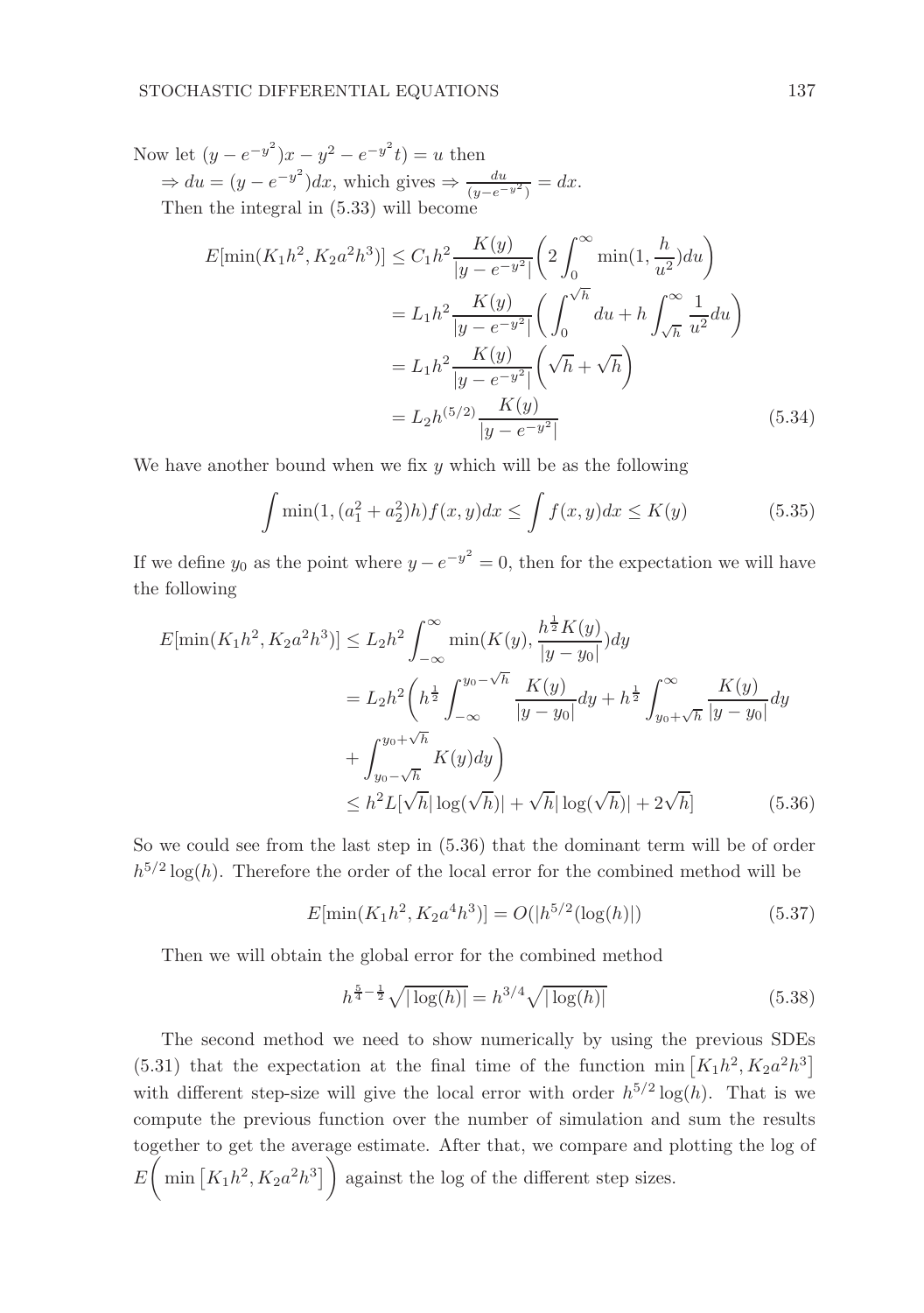Now for the Matlab implementation we want to run the code with different step sizes over a large number of paths  $R = 2000$  and we could see in the table below the outcome of

$$
\mu = E\bigg(\min\left[K_1h^2, K_2a^2h^3\right]\bigg) \tag{5.39}
$$

for the certain number of steps.

| step-size | $\mu$        |
|-----------|--------------|
| 0.005     | 0.00000246   |
| 0.0025    | 0.00000043   |
| 0.00125   | 0.000000073  |
| 0.00062   | 0.0000000113 |
| 0.00031   | 0.0000000023 |
| 0.00015   | 0.0000000003 |

Table 1: Estimating the error of  $\mu$  against the step size

Figure 1 shows the plotting of the  $log(\mu)$  against the log of the step sizes.



Figure 1: The plotting of the local error for the combined method

The table (1) and the plotting in Figure (1) show the implementation of  $\mu =$  $E\left(\min\left[K_1h^2, K_2a^2h^3\right]\right)$  for the previous SDEs with different number of steps (200, 400, 800, 1600, 3200 and 6400). Running the Matlab code for 2000 simulations gives a value for its estimator  $\mu$  equal to 0.00000246 with the step-size 0.005 i.e.

$$
\mu = E\bigg(\min\left[K_1h^2, K_2a^2h^3\right]\bigg) = 0.00000246
$$

and 0.00000043 with step-size 0.0025 and so on. This means when we decrease the step size  $(h)$  every time, we calculate the error  $\mu$  and examine the convergence order of it where the output results are in the table (1). Also the Figure (1) is a plot of the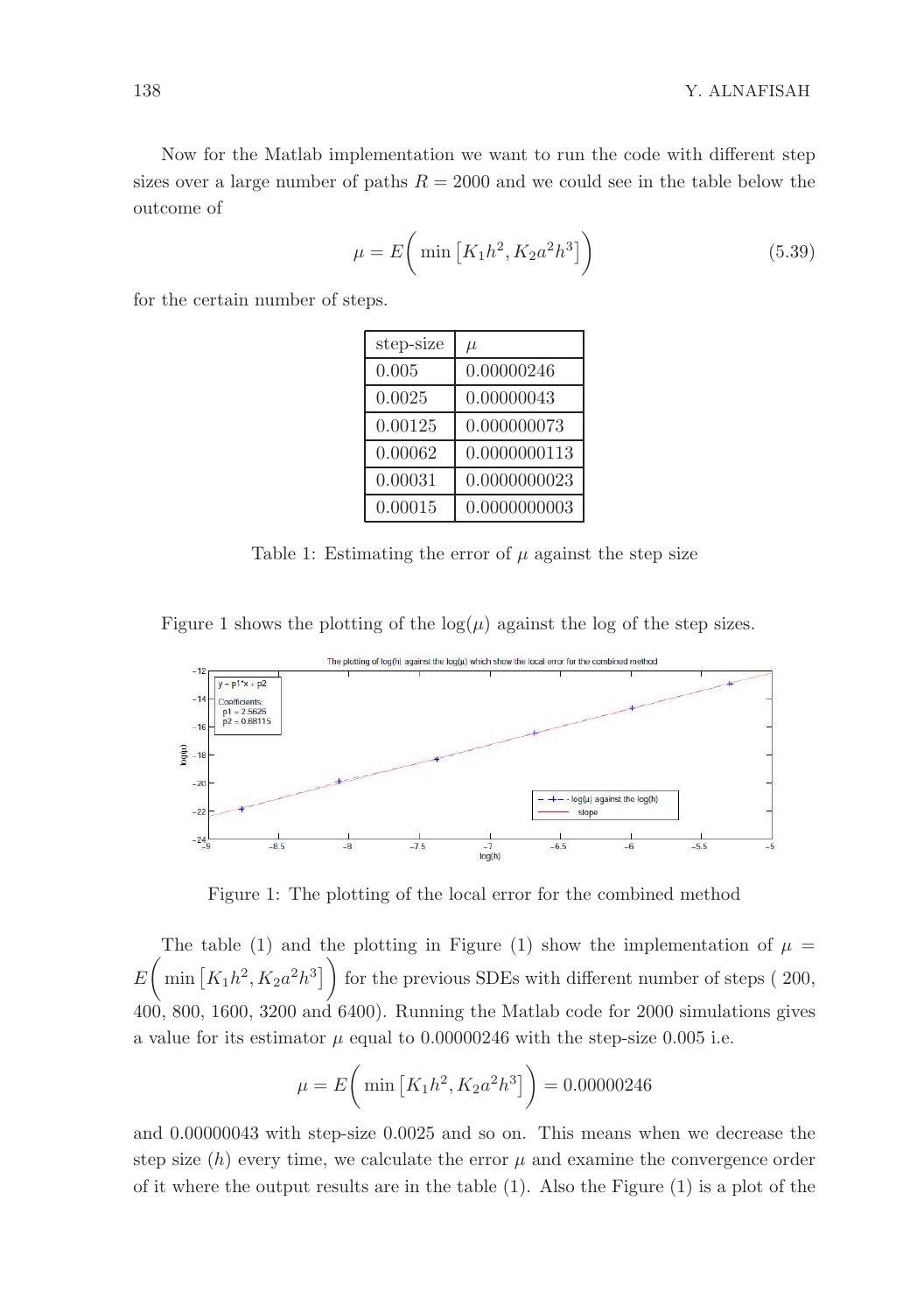log of the estimator  $\mu$  i.e.  $log(\mu)$  against the log of step-size  $(h)$  i.e.  $log(h)$  which has a slope of 2.5626 which is consistent with the local error for the combined method will be  $O(h^{\frac{5}{2}} \log(h)).$ 

Therefore from these computational results we could see that we have obtained good agreement between the theoretical bound for the local error in (5.37) with the implementation results.

In the following section we will show that the order of convergence for the combined method will be  $h^{3/4}\sqrt{|\log(h)|}$  by doing a number of simulation for a particular SDE which is singular. Also in this section we will show the combined method for the exact coupling with trivial coupling and the approximate coupling with trivial coupling.

# 6. THE IMPLEMENTATION OF EXACT COUPLING WITH THE TRIVIAL COUPLING (COMBINED METHOD) IN TWO-DIMENSIONAL CASE WITH NON-INVERTIBLITY OF  $B_{IK}(X)$

Firstly, we have the 2-dimensional SDE, which is not invertible at some points.

$$
dX_1(t) = X_2(t)dW_1(t) + (X_1(t) + t)dW_2(t),
$$
  
\n
$$
dX_2(t) = e^{-X_2^2(t)}dW_1(t) + (X_1(t) - X_2(t))dW_2(t),
$$
  
\nfor  $0 \le t \le 1$ , with  $X_1(0) = 2$  and  $X_2(0) = 0$  (6.1)

where  $W_1(t)$  and  $W_2(t)$  are independent standard Brownian motion.

To apply a numerical method to this SDE we need to simulate solutions (for the same Brownian path) simultaneously using two different step sizes  $(h \text{ and } h/2)$ .

To construct this experiment, we will decrease the step size  $(h)$  every time when we calculate the error and examine the convergence order of the exact coupling method. We will repeat this with different step size using (for example,  $R = 2000$ ) independent simulations. So the order of convergence for the combined method should be  $h^{3/4}\sqrt{|\log(h)|}$ .

Now we will run the Matlab code with different step sizes over a large number of paths R as described in the table below and see the result of the error  $\epsilon$ , where each simulation is for the same Brownian path and  $\epsilon = \frac{1}{R} \sum_{i=1}^{R} |x_h^{(i)} - x_{h}^{(i)}|$  $\binom{v}{h/2}$  will be our estimator.

In the following table we will show the result of the error by running the Matlab code for the SDEs with different step sizes over a large number of path R.

The table (2) and the plotting in Figure (2) show the implementation of the combined method for the exact coupling of the previous SDEs with different number of steps (100, 200, 400, 800, 1600 and 3200). Running the Matlab code for 2000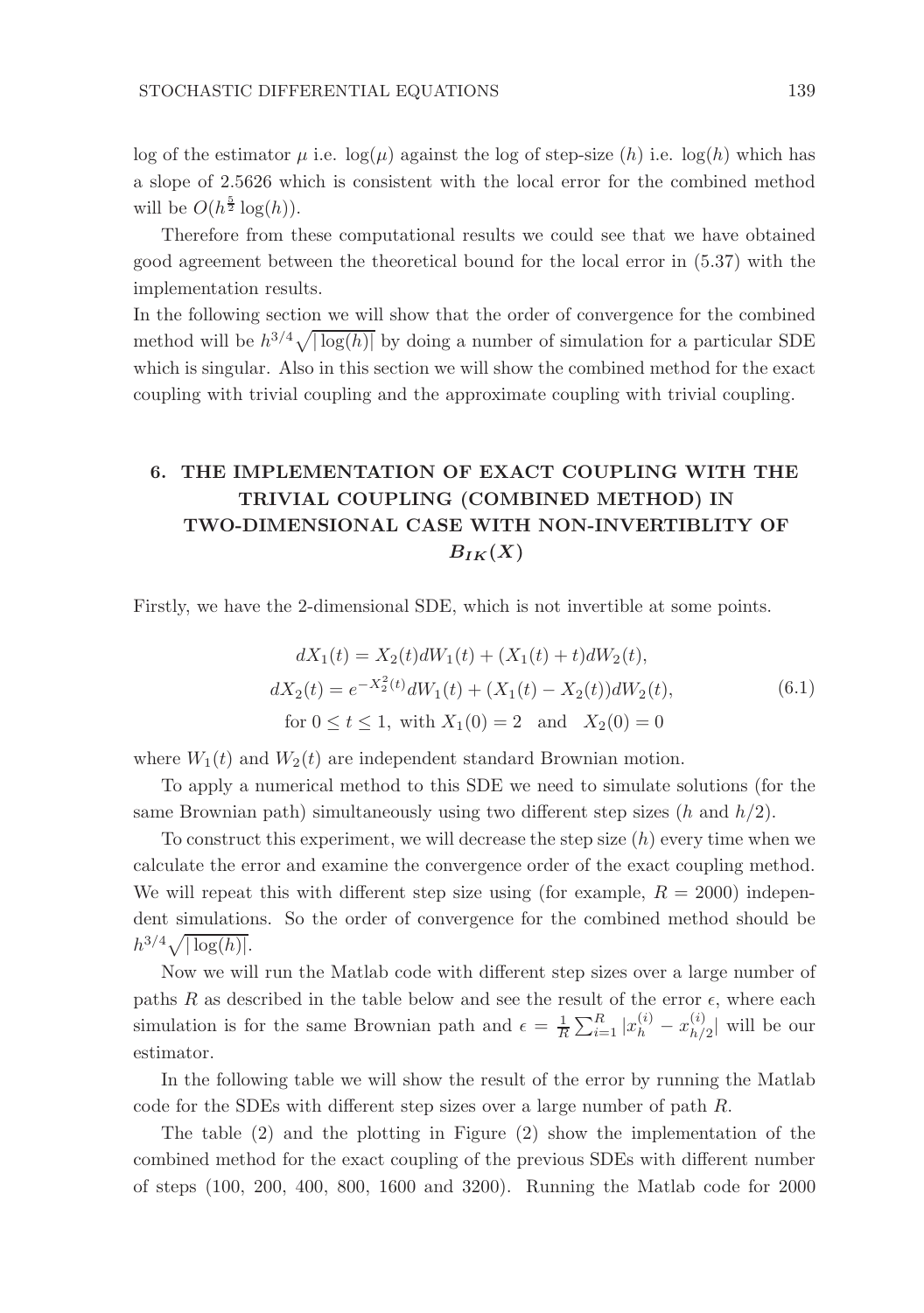| step-size | E      |  |
|-----------|--------|--|
| 0.01      | 0.0672 |  |
| 0.005     | 0.0387 |  |
| 0.0025    | 0.0213 |  |
| 0.00125   | 0.0124 |  |
| 0.00062   | 0.0069 |  |
| 0.00031   | 0.0039 |  |

Table 2: combined method for the exact coupling



Figure 2: The plotting of the combined method for the exact coupling

simulations gives a value for its estimator  $\epsilon$  equal to 0.0672 with the step-size 0.01 i.e.

$$
\epsilon = \frac{1}{2000} \sum_{i=1}^{2000} |x_h^{(i)} - x_{h/2}^{(i)}| = 0.0672
$$

and 0.0387 with step-size 0.005 and so on. This means when we increase the number of steps which each time gives a smaller step-size then the estimate error  $\epsilon$  will give  $O(h^{\frac{3}{4}}\sqrt{\log(h)})$  as it appears in the results in table (2). Also the Figure (2) is a plot of the log of the estimator  $\epsilon$  i.e.  $\log(\epsilon)$  against the log of step-size  $(h)$  i.e.  $\log(h)$  which has a slope of 0.81935 which is consistent with a strong convergence of  $O(h^{\frac{3}{4}} \log(h))$ for the stochastic differential equation (6.1).

Therefore from these computational results we could see that we have obtained good agreement between the theoretical bound in (5.38) with the implementation results.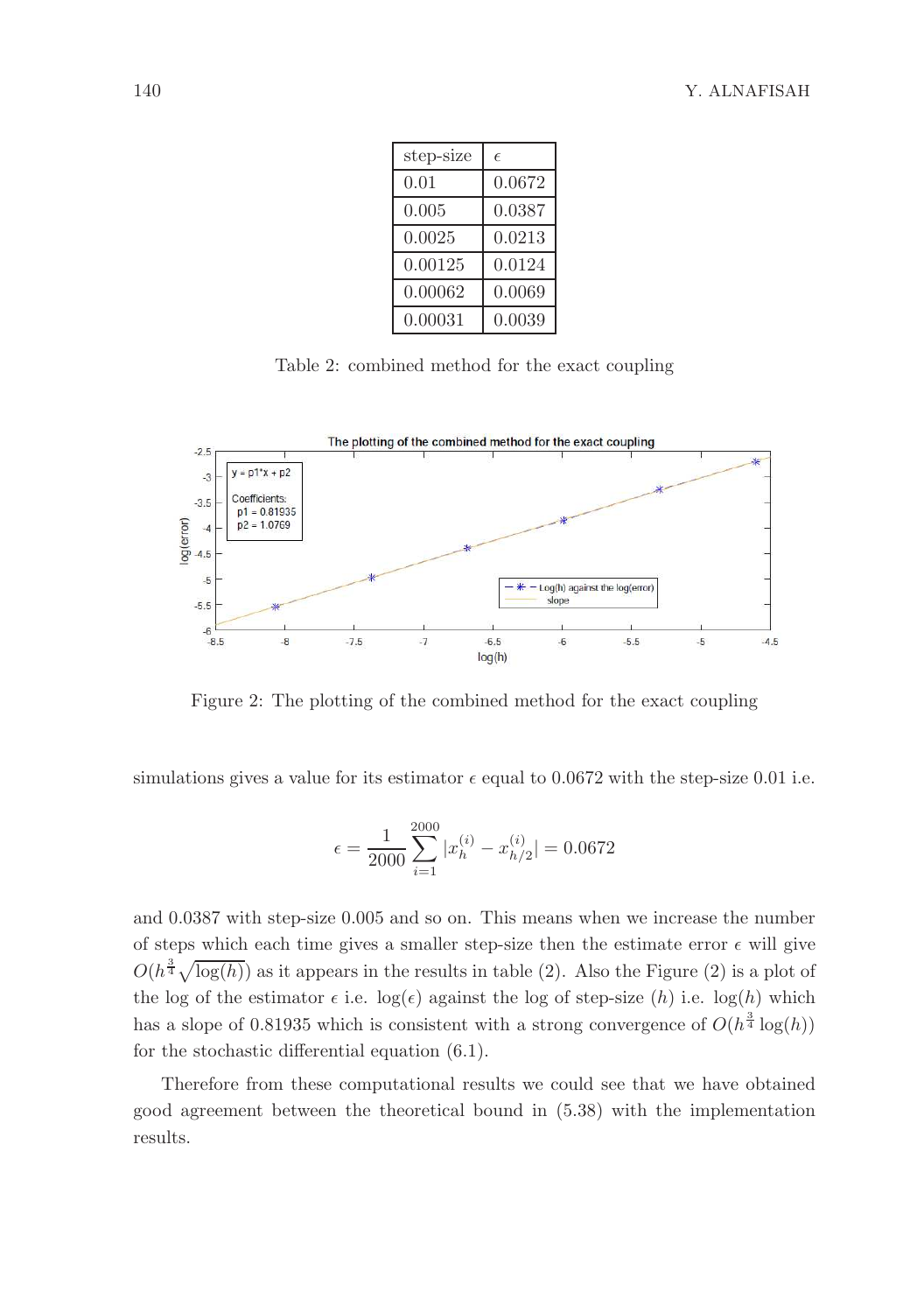#### ACKNOWLEDGEMENT

The author would first like to thank Professor Sandy Davie, Professor Istvan Gyongy and Dr Sotirios Sabanis from Edinburgh University for their useful discussions and for their suggestions and improvements to this version of this paper.

#### REFERENCES

- [1] A. Alfonsi, B. Jourdain and A. Kohatsu-Higa, Pathwise optimal transport bounds between a one-dimensional diffusion and its Euler scheme, Ann. Appl. Probab. 24 (2014), 1049-1080.
- [2] A. Alfonsi, B. Jourdain and A. Kohatsu-Higa, Optimal transport bounds between the time-marginals of multidimensional diffusion and its Euler scheme,  $arXiv$ : 1405.7007.
- [3] A. M. Davie, Pathwise approximation of stochastic differential equations using coupling, preprint: www.maths.ed.ac.uk/∼ adavie/coum.pdf
- [4] P. E. Kloeden and E. Platen, *Numerical Solution of Stochastic Differential Equa*tions, Springer-Verlag 1995.
- [5] J. Komlós, P. Major and G. Tusnády, An approximation of partial sums of independent RV's and the sample DF. I, Z. Wahr. und Wer. Gebiete 32 (1975), 111-131.
- [6] S. T. Rachev and L. Ruschendorff, Mass Transportation Problems, Volume 1, Theory; Volume 2, Applications. Springer-Verlag 1998.
- [7] L. N. Vaserstein, Markov processes over denumerable products of spaces describing large system of automata (Russian), Problemy Peredaci Informacii 5 (1969), 64-72.
- [8] M. Wiktorsson, Joint characteristic function and simultaneous simulation of iterated Itô integrals for multiple independent Brownian motions,  $Ann.$  Appl. Probab. 11 (2001), 470-487.
- [9] T. Rydén and M. Wiktrosson, On the simulation of iteraled Itô integrals, Stochastic Processes Appl. 91 (2001), 151-168.
- [10] S. Kanagawa, The rate of convergence for the approximate solutions of SDEs, Tokyo J. Math 12 (1989), 33-48.
- [11] N. Fournier, Simulation and approximation of Lévy-driven SDEs, ESIAM Probab. Stat. **15** (2011), 233-248.
- [12] E. Rio, Upper bounds for minimal distances in the central limit theorem, Ann. Inst. Henri Poincaré Probab. Stat. 45 (2009), 802-817.